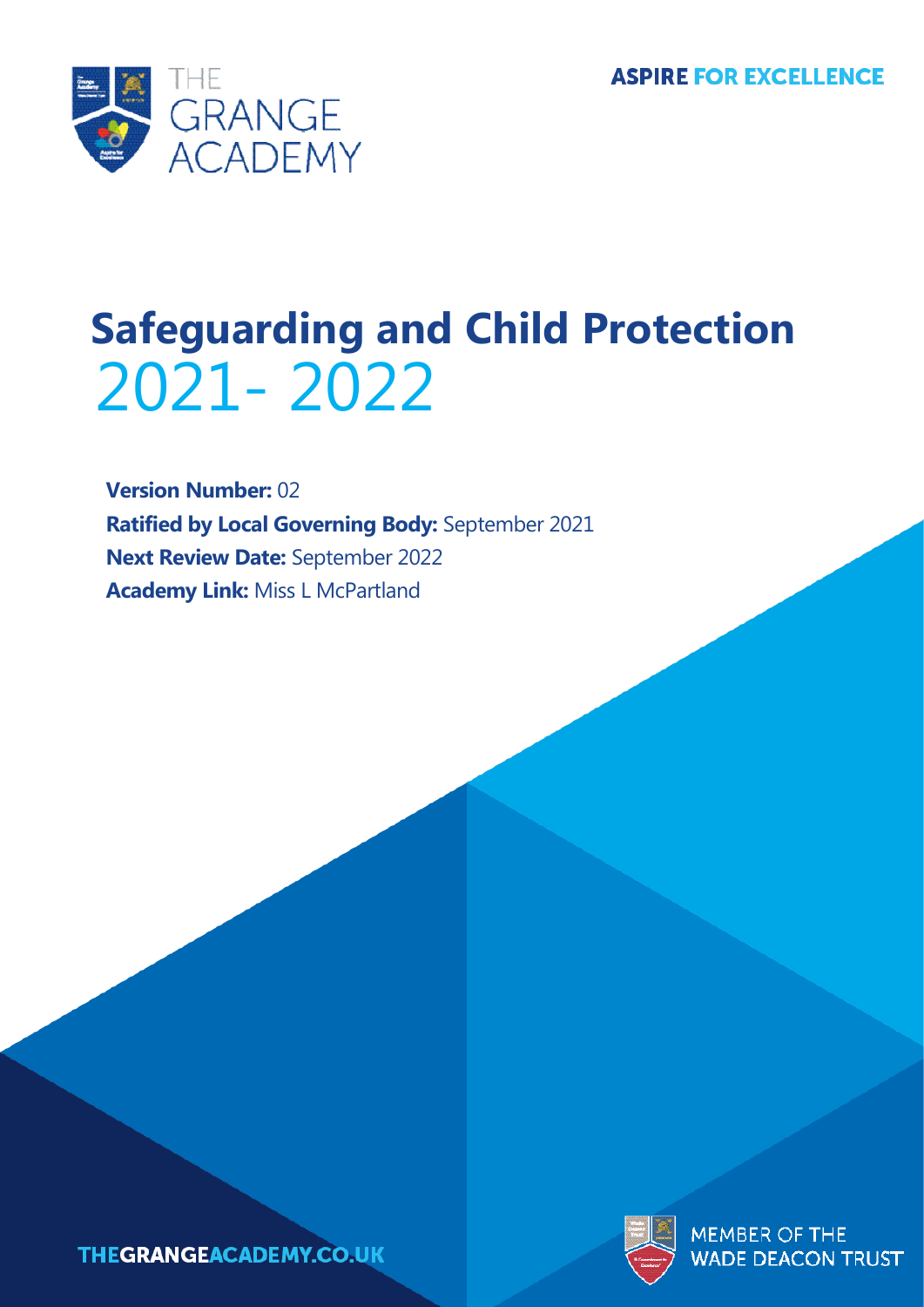# Safeguarding and Child Protection Policy 2021/2022

# <span id="page-1-0"></span>**Policy Details**

| Policy Date:         | September 2021 |
|----------------------|----------------|
| Policy Status:       | Statutory      |
| Policy Review Cycle: | Annual         |
| Next Review Date:    | September 2022 |

#### Contents

| Safer recruitment & Managing Allegations Against Staff (including Low Level Concerns)  13        |
|--------------------------------------------------------------------------------------------------|
|                                                                                                  |
| Allegations or Concerns Raised Against School Staff, Supply Staff and Other Adults in School  14 |
|                                                                                                  |
|                                                                                                  |
|                                                                                                  |
|                                                                                                  |
|                                                                                                  |
|                                                                                                  |
|                                                                                                  |
|                                                                                                  |
|                                                                                                  |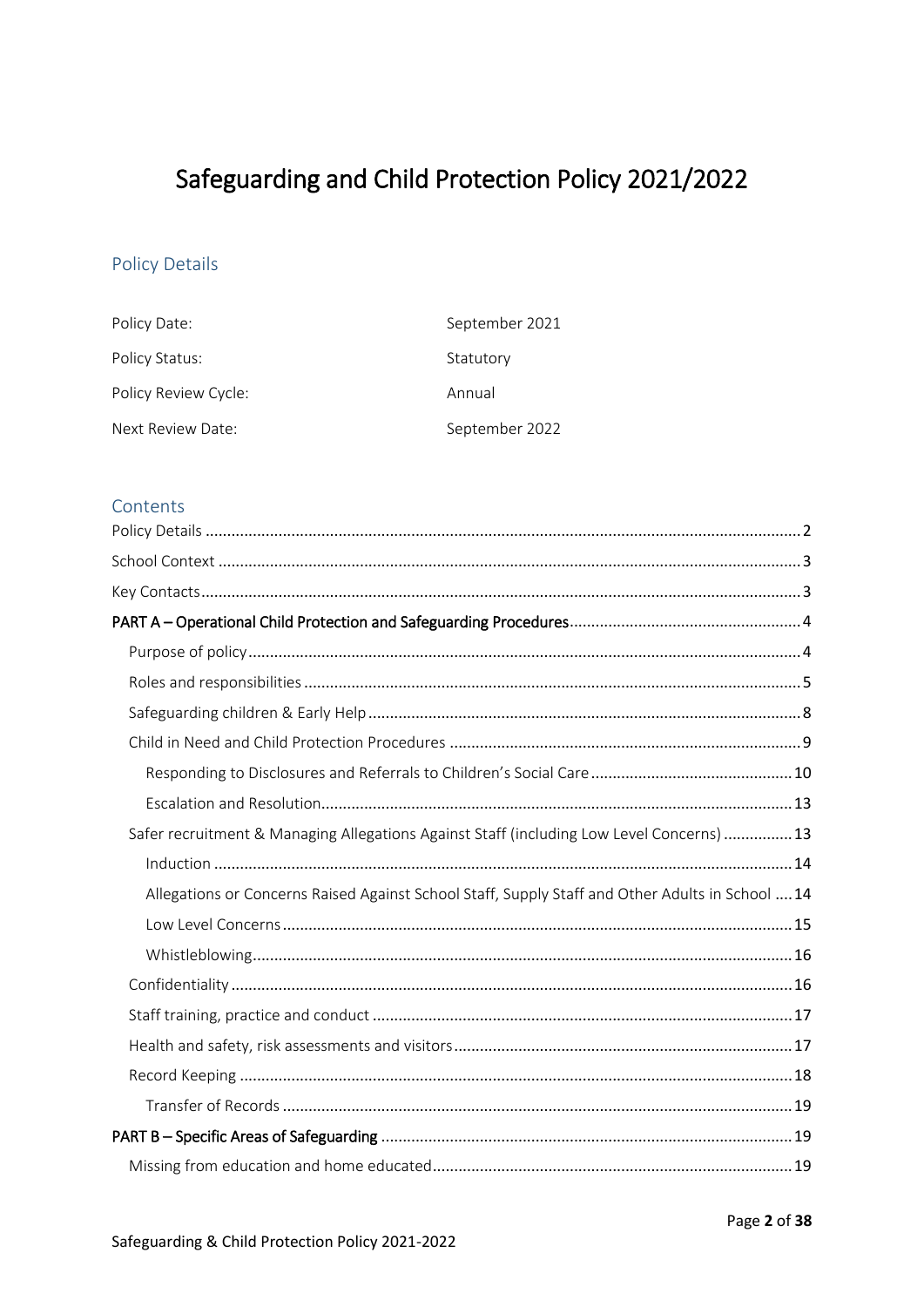# <span id="page-2-0"></span>School Context

The Grange Academy is part of the Wade Deacon Trust. It is an All Through School for pupils aged 3- 16. This policy has been written in conjunction with Halton LA and School Staff and Governors.

# <span id="page-2-1"></span>Key Contacts

Principal: Mr. I Critchley

Designated Safeguarding Lead/s: Miss L McPartland – Secondary Phase Ms. M Kenneway – Primary Phase

Deputy Designated Safeguarding Lead/s: Mrs. G Alexander Bloomfield, Miss K Price Ms. R Salisbury, Miss K Ireland, Mr J Beavon, Mrs S Chapelhow

# Designated Governor for Safeguarding: Ms. L Bellfield

Chair of Governors: Ms. L Bellfield

Designated Teacher for Looked After and Post Looked After Children: Miss M Kenneway, Mrs N Taylor Designated Senior Mental Health Lead (if applicable): Mrs G Alexander-Bloomfield & Ms K Price Halton Borough Council's Safeguarding Children in Education Officer: Benjamin Holmes

#### Contact Details: [Benjamin.holmes@halton.gov.uk](mailto:Benjamin.holmes@halton.gov.uk)

Halton Children and Young People Safeguarding Partnership's Integrated Contact and Referral Team (iCART): <https://hcypsp.haltonsafeguarding.co.uk/>0151 907 8305

Local Authority Designated Officer: Call 0151 907 8305 and ask to speak with the Duty LADO.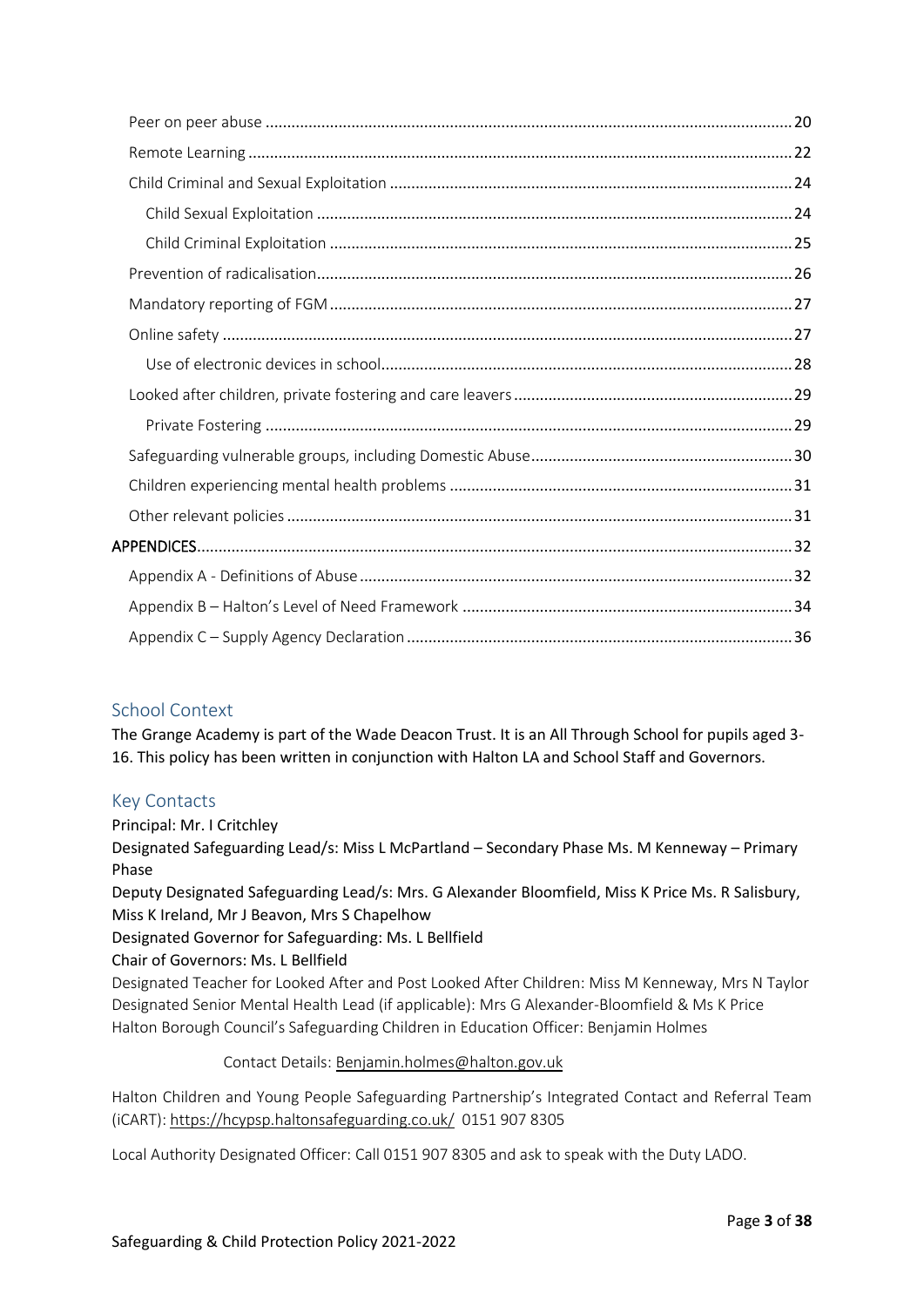# <span id="page-3-0"></span>PART A – Operational Child Protection and Safeguarding Procedures

# <span id="page-3-1"></span>Purpose of policy

The purpose of this safeguarding and child protection policy is to ensure every child who is a registered pupil at The Grange Academy is safe and protected from harm. The Department for Education's (DfE) 'Keeping Children Safe in Education' (September 2021), defines safeguarding and promoting the welfare of children as:

- Protecting children from maltreatment;
- Preventing impairment of children's mental and physical health or development;
- Ensuring that children grow up in circumstances consistent with the provision of safe and effective care; and
- Taking action to enable all children to have the best outcomes.

The term 'children' includes everyone below the age of 18. The commitment to safeguarding and promoting the welfare of children, however, will extend to all children who visit our school.

The Governing body and senior leadership team take seriously their responsibility under section *157* of the Education Act 2002 to safeguard and promote the welfare of children; and to work together with other agencies to ensure adequate arrangements within our school to identify, assess, and support those children who are suffering, or likely to suffer, harm. This includes peer on peer abuse and risks outside the home.

This policy will give clear direction to all stakeholders (including pupils, staff, parents, governors, volunteers and visitors), about our expectations and legal responsibility to safeguard and promote the welfare of all children at our school in line with current legislation, guidance and best practice.

No single professional can have a full picture of a child's needs and circumstances. If children and families are to receive the right help at the right time, everyone who comes into contact with them has a role to play in identifying concerns, sharing information and taking prompt action.

This policy has been written in accordance with the principles established by:

- [Education Act 2002](http://www.legislation.gov.uk/ukpga/2002/32/contents)
- [Children Act 1989](http://www.legislation.gov.uk/ukpga/1989/41/contents)
- [Children Act 2004](http://www.legislation.gov.uk/ukpga/2004/31/contents)
- [Safeguarding Vulnerable Groups Act 2006,](http://www.legislation.gov.uk/ukpga/2006/47/contents) as amended by the [Protection of Freedoms Act](http://www.legislation.gov.uk/ukpga/2012/9/contents/enacted)  [2012](http://www.legislation.gov.uk/ukpga/2012/9/contents/enacted)
- [Counter-Terrorism and Security Act 2015](http://www.legislation.gov.uk/ukpga/2015/6/contents/enacted)
- [Childcare Act 2006;](http://www.legislation.gov.uk/ukpga/2006/21/contents) [Childcare \(Disqualification\) Regulation 2009](http://www.legislation.gov.uk/uksi/2009/1547/contents/made) /2018
- [Children and Families Act 2014](http://www.legislation.gov.uk/ukpga/2014/6/contents/enacted)
- Children and Social work Act 2017
- Data protection Act 2018: General Data Protection Regulations (GDPR) 2018
- [Voyeurism Offences Act 2019](https://assets.publishing.service.gov.uk/government/uploads/system/uploads/attachment_data/file/790549/circular-voyeurism-offences-act-2019.pdf)

and with reference to the following key documents: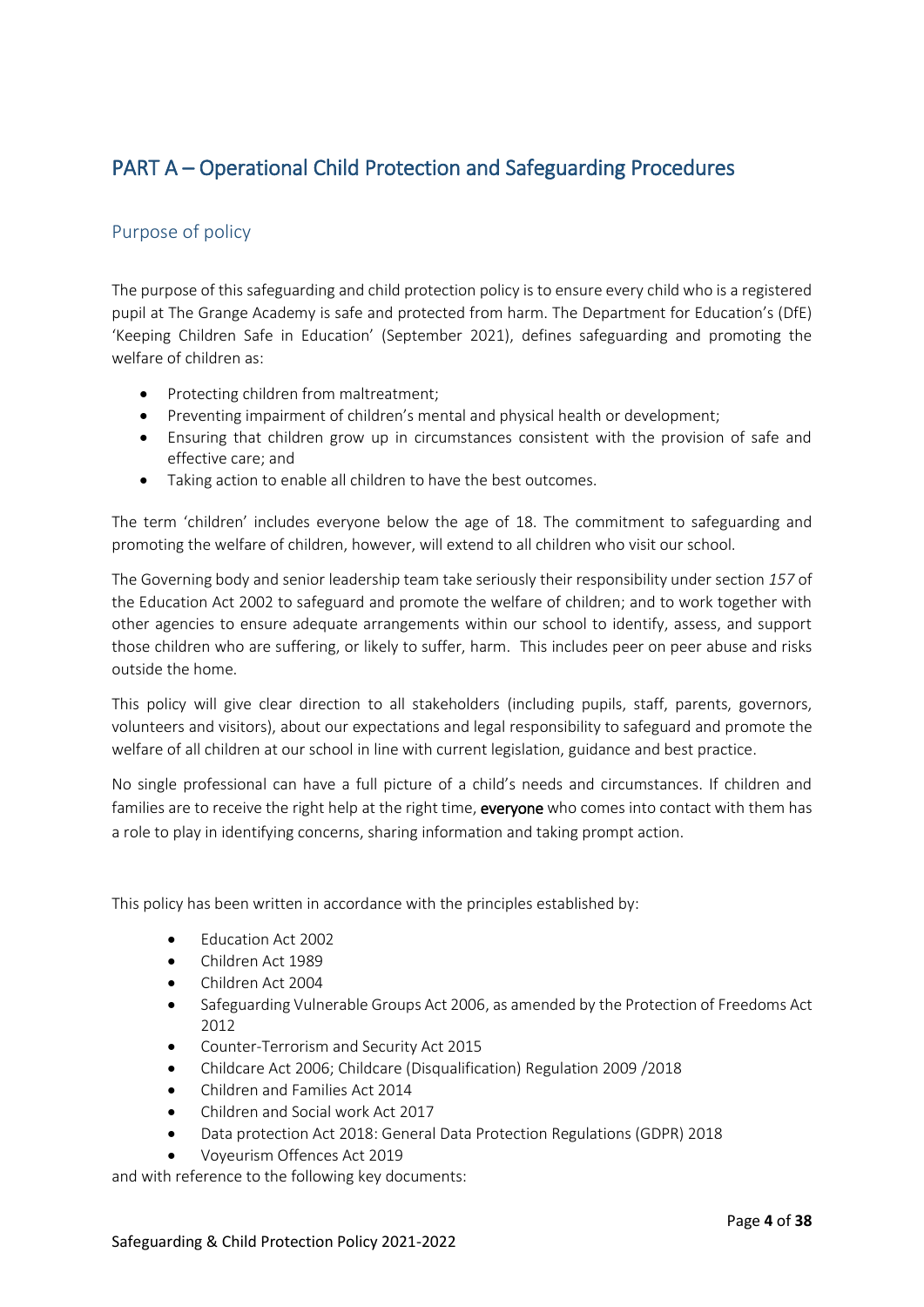- Keeping Children Safe in Education 2021
- [Working Together to Safeguard Children 2018](https://www.gov.uk/government/publications/working-together-to-safeguard-children--2)
- Sexual Violence and Sexual harassment between children in schools and colleges 2021
- Guidance for Safer Working Practice 2019
- Disqualification under the Childcare Act 2006 (updated 2018)
- [Protecting Children from Radicalisation: The Prevent Duty, 2015](https://www.gov.uk/government/publications/prevent-duty-guidance)
- [What to do if you're worried a child is being abused: Advice for Practitioners 2015](https://www.gov.uk/government/publications/what-to-do-if-youre-worried-a-child-is-being-abused--2)
- [Information Sharing: Advice for Practitioners providing safeguarding services to children,](https://www.gov.uk/government/publications/safeguarding-practitioners-information-sharing-advice)  [young people, parents and carers 2018](https://www.gov.uk/government/publications/safeguarding-practitioners-information-sharing-advice)
- [UKCISS Sexting in Schools and Colleges; Responding to incidents and safeguarding young](https://www.gov.uk/government/uploads/system/uploads/attachment_data/file/551575/6.2439_KG_NCA_Sexting_in_Schools_WEB__1_.PDF)  [people](https://www.gov.uk/government/uploads/system/uploads/attachment_data/file/551575/6.2439_KG_NCA_Sexting_in_Schools_WEB__1_.PDF)
- Sharing Nudes and Semi-Nudes: advice for education settings working with children and young people
- [Child sexual exploitation: Definition and a guide for practitioners, local leaders and](https://www.gov.uk/government/publications/child-sexual-exploitation-definition-and-guide-for-practitioners)  [decision makers working to protect children from child sexual exploitation](https://www.gov.uk/government/publications/child-sexual-exploitation-definition-and-guide-for-practitioners)
- [Statutory guidance on FGM](https://www.gov.uk/government/uploads/system/uploads/attachment_data/file/512906/Multi_Agency_Statutory_Guidance_on_FGM__-_FINAL.pdf)
- [When to Call the Police](https://www.npcc.police.uk/documents/Children%20and%20Young%20people/When%20to%20call%20the%20police%20guidance%20for%20schools%20and%20colleges.pdf)
- Halton Children and Young [People Safeguarding Partnership's Safeguardin](https://hcypsp.haltonsafeguarding.co.uk/)g procedures.

Further documentation and guidance can be found within Annex B of Keeping Children Safe in Education 2021.

#### <span id="page-4-0"></span>Roles and responsibilities

All staff, volunteers and governors working in The Grange Academy, are responsible for the operation of this policy and have a legal duty to report any disclosure, allegation or suspicion of abuse, to the Designated Safeguarding Lead or, in their absence, their Deputy. This must be done immediately following the disclosure or suspicion is made or arises.

Therefore, all adults, including volunteers, working in or on behalf of the school will:

- Demonstrate an understanding that safeguarding is everyone's responsibility
- Maintain and demonstrate a mindset of "it could happen here"
- Do all they can within the capacity of their role, to ensure that children are protected from harm
- Be fully aware of the importance of mental health in relation to safeguarding
- Be aware that mental health problems can, in some cases, be an indicator that a child has suffered or is at risk of suffering abuse, neglect or exploitation
- Be clear that children can abuse other children, that it can happen both inside and outside of school and will have received training on recognising the indicators and signs of peer on peer abuse.
- Demonstrate an understanding of the importance of challenging all inappropriate behaviours between peers, such as those listed within Keeping Children Safe in Education 2021
- Do all they can within the capacity of their role, to ensure that children grow up in circumstances consistent with safe and effective care
- Do all they can within the capacity of their role, to ensure that children have the best outcomes
- Report cases of suspected abuse or concerns to the DSL. This will be done as soon as possible using CPOMs system or if unable to access this via email or written format
- Report lower level concerns to the DSL (using the school's low-level concern form)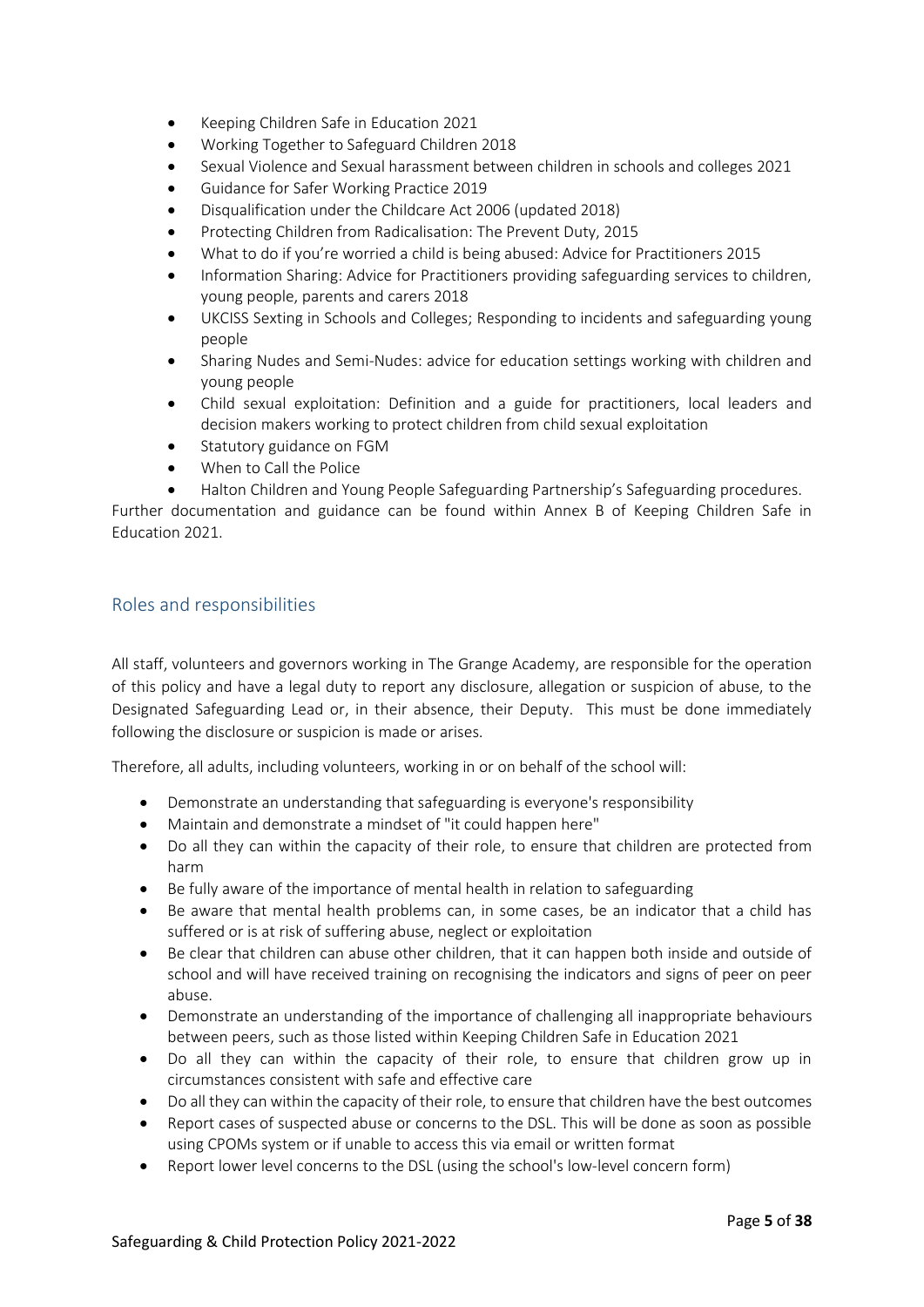- Monitor all pupils, particularly those that are deemed vulnerable
- Report any concerns regarding adults conduct to the Headteacher or DSL refer to (allegations and low level concerns policies)
- All staff, if they have concerns, should act immediately and should always speak to the DSL or Deputy, recognising that early information sharing is vital in keeping children safe. In exceptional circumstances, staff will consider speaking to iCART to discuss safeguarding concerns if the DSL is not immediately available as all staff are aware that ANYBODY can make a referral.
- All staff should be aware of the process for making referrals to children's social care via iCART <https://hcypsp.haltonsafeguarding.co.uk/>and for statutory assessments under the Children Act 1989, especially section 17 (children in need) and section 47 (a child suffering, or likely to suffer, significant harm) that may follow a referral, along with the role they might be expected to play in such assessments.

The Governing Body at The Grange Academy will ensure that they meet the expectations set out in Part 2 of Keeping Children Safe in Education 2021, including that:

- the policies, procedures and training for all staff, governors and volunteers are effective and comply with the law at all times, both at induction and throughout the duration of their time as a member of the school;
- safeguarding policies and procedures are followed by all staff
- safeguarding responses are in place in cases where children go missing from education
- they appoint a DSL and Deputy DSL(s) and ensure that they are provided with appropriate support, funding, training, resources and time to carry out their role
- they nominate a member of the governing body to act as 'Designated Safeguarding Governor', who is sufficiently trained (in addition to the safeguarding training received by all governors) to act as a 'critical friend' to the Headteacher and DSL.
- the school contributes to inter-agency working in line with statutory guidance *[Working together](https://www.gov.uk/government/publications/working-together-to-safeguard-children--2)  [to safeguard children 2018](https://www.gov.uk/government/publications/working-together-to-safeguard-children--2)*
- safeguarding procedures take into account local guidance including [Halton's Levels of Need](https://haltonchildrenstrust.co.uk/halton-levels-of-need/)  [Framework](https://haltonchildrenstrust.co.uk/halton-levels-of-need/)
- all staff members, governors and volunteers undergo safeguarding training at induction
- all staff, volunteers and governors are aware of peer on peer abuse, have been trained in recognising the signs and indicators, and know that even if no incidents have been reported, it does not mean it is not happening in our school
- DSLs and all staff, volunteers and Governors are trained and updated regarding safeguarding regularly in compliance with *[Keeping Children Safe in Education 2021](https://www.gov.uk/government/publications/keeping-children-safe-in-education--2)*
- children are safe online by ensuring that appropriate filters and monitoring systems are in place <https://bit.ly/3y5nVnh>
- safeguarding is embedded within the curriculum; assemblies, form time and the personal development programme are used to teach students about potential risk factors.
- the school prevent people who pose a risk of harm from working with children by following safer recruitment practices, ensuring the Headteacher as well as other staff and governors involved in recruitment and induction have completed 'Safer Recruitment' training
- there are procedures in place to manage allegations against teachers, principals, volunteers and other staff, including supply staff, that may meet the harm threshold,
- there are procedures in place to manage low level concerns and allegations relating to adults in school, which do not meet the harm threshold;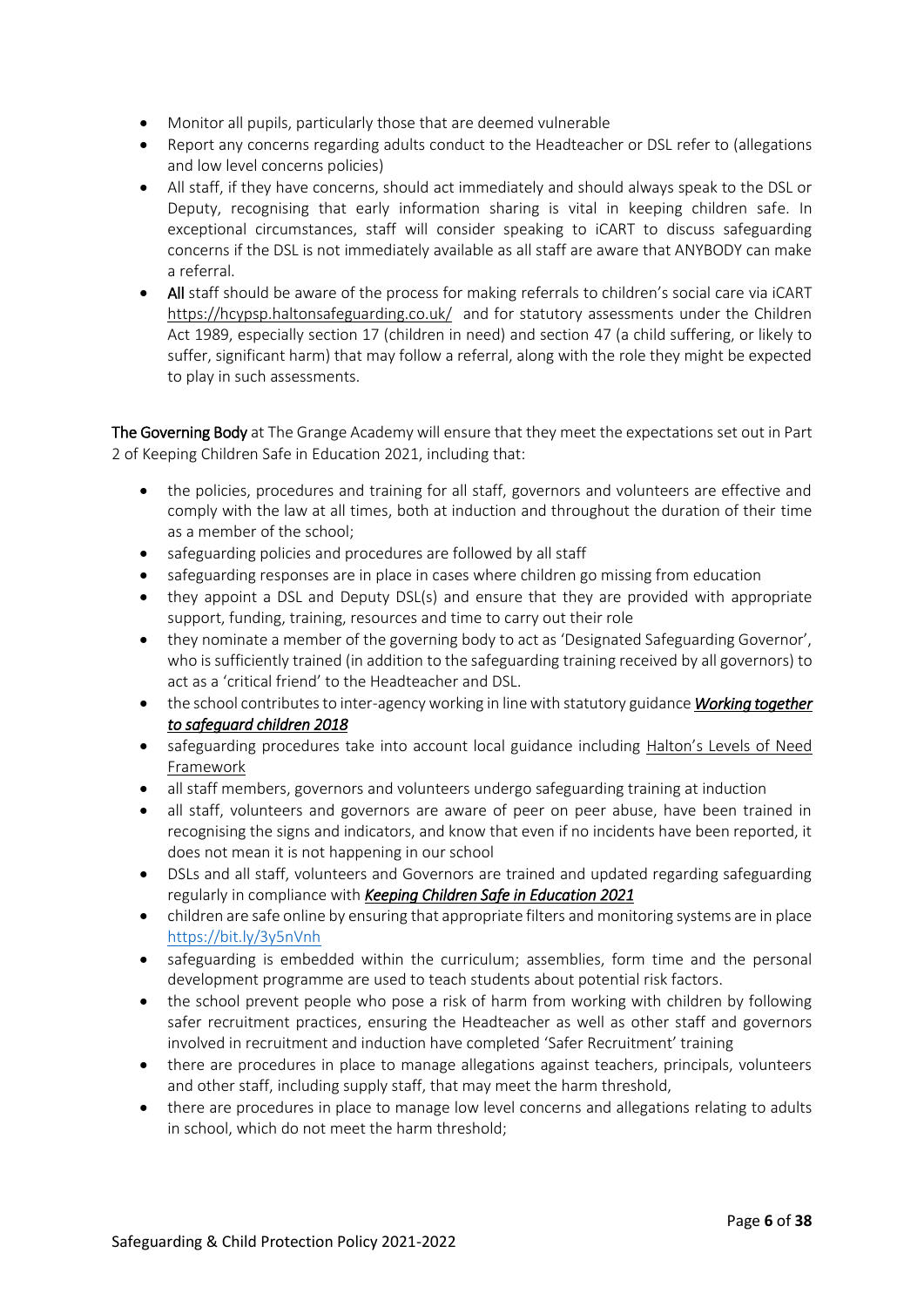- staff in school are aware of, and policies reflect, an understanding of specific issues such as peer on peer abuse, safeguarding children with disabilities and special educational needs, CSE, CCE and SHSV
- all practice and procedures operate with the best interests of the child at their heart
- they always have a designated teacher to promote the education of Looked After (and post looed after) Children (LAC / CLA)
- all staff are aware of safeguarding issues and vulnerabilities associated with LAC and Post LAC.

#### The Designated Safeguarding Lead (DSL) and all Deputies (DDSLs) will:

Be fully familiar with the role of the DSL as detailed in Keeping Children Safe in Education 2021's Annex C and adhere to this role.

The designated safeguarding lead will take lead responsibility for safeguarding and child protection (including online safety). This is explicit in their job description. The DSL at The Grange Academy has the appropriate status and authority to carry out the duties of the post.

The role of the designated safeguarding lead carries a significant level of responsibility, and therefore The Grange Academy will ensure that they are given the additional time, funding, training, resources and support they need to carry out the role effectively.

Their additional responsibilities include providing advice and support to other staff on child welfare, safeguarding and child protection matters, taking part in strategy discussions and inter-agency meetings, and/or supporting other staff to do so, and to contributing to the assessment of children. This includes, but is not limited to:-

- take lead responsibility for safeguarding and child protection
- act as a point of contact with the 3 safeguarding partners
- manage referrals to iCART (including Early Help referrals and the use of Halton's Assessment Toolkit), Police (including PREVENT) and other relevant agencies
- work together with other agencies in order to improve outcomes for children, acting as navigator (formally lead professional) where best placed to do so
- attend (Level 3) Working Together training at least once every 2 years
- undertake Prevent awareness training
- update their skills and knowledge on a regular basis, but at least annually such as via Halton's DSL Workshops
- raise awareness of safeguarding throughout school and act as a point of support for all staff
- ensure that this policy is reviewed annually and is available publicly
- maintain, update and amend the school's safeguarding portfolio regularly
- ensure that parents are aware of schools responsibilities regarding safeguarding and child protection, including peer on peer abuse and online safety
- maintain accurate safeguarding records that are stored securely (see record keeping for further details)
- be available during school hours
- arrange cover of DSL role for any out of hours/out of term activities
- represent school in multi-agency meetings and submit relevant reports in a timely fashion
- be provided with appropriate support and supervision in order to carry out the role safely and effectively (weekly supervision takes place via ESLT and additional support can be gained from Halton Safeguarding Team should it be required).
- understand relevant data protection legislation and regulations, especially the Data Protection Act 2018 and the General Data Protection Regulation;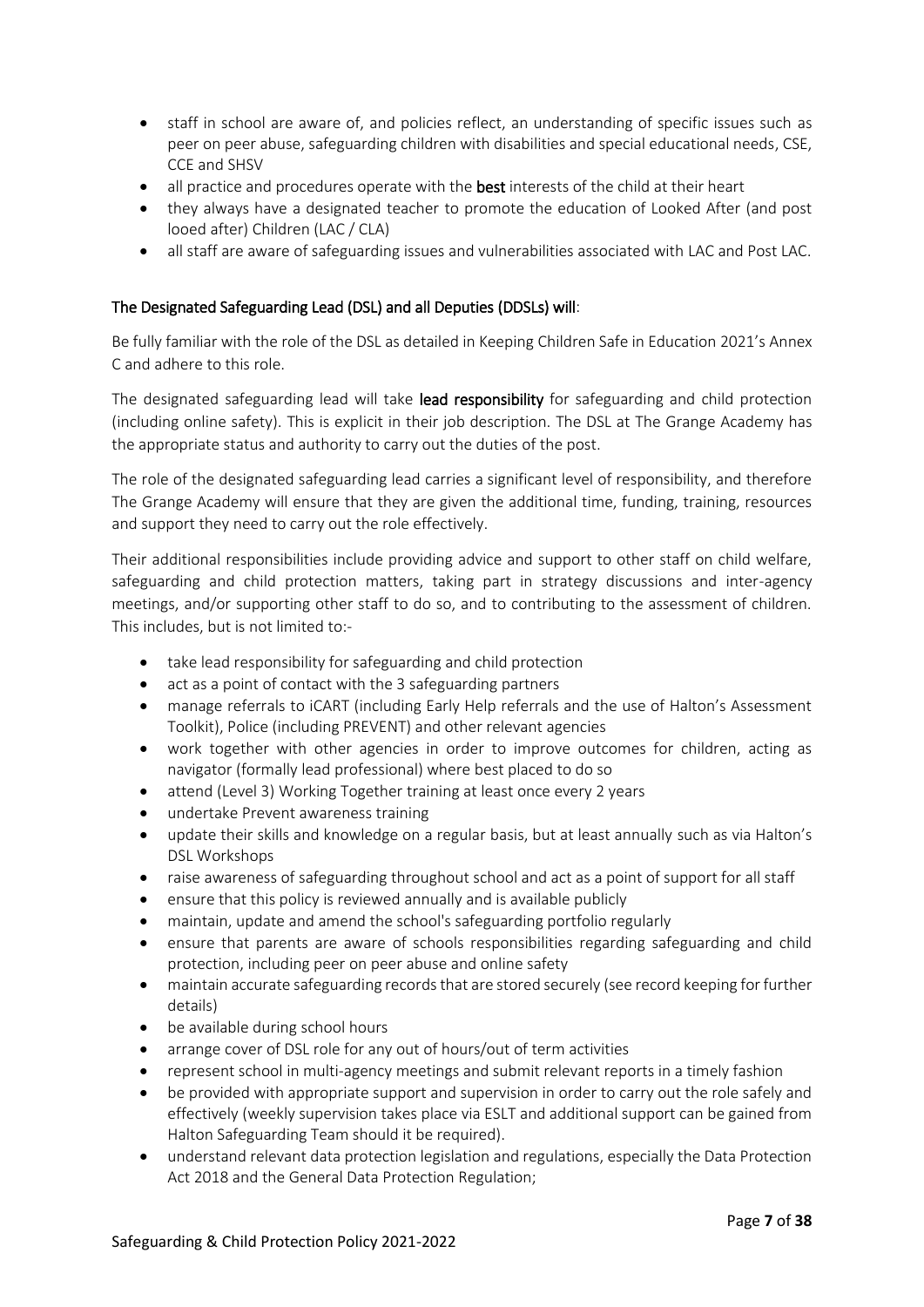- take a holistic view to ensure wider environmental factors are considered which may be a threat to safety and welfare of children (Contextual Safeguarding)
- receive training in managing and responding effectively to incidents of peer on peer abuse, ensuring there is a clear acknowledgement and awareness by all stakeholders that it is happening, but may not be being reported
- encourage a culture of listening to children and taking account of their wishes and feelings, among all staff, and in any measures the school may put in place to protect them;
- be responsible for the sharing of child protection files when a child moves to a new school or collegewithin 5 days, in line with Keeping Children Safe in Education and Halton's STAR Protocol

# <span id="page-7-0"></span>Safeguarding children & Early Help

The Grange Academy is committed to providing our families with the right help at the right time. Any child may benefit from early help, but ALL school staff should be particularly alert to the potential need for early help for a child who:

- is disabled and has specific additional needs;
- has special educational needs (whether or not they have a statutory education, health and care plan);
- is a young carer;
- is showing signs of being drawn in to anti-social or criminal behaviour, including gang involvement and association with organised crime groups;
- is frequently missing/goes missing from care or from home;
- is misusing drugs or alcohol themselves;
- Is at risk of modern slavery, trafficking or exploitation;
- is in a family circumstance presenting challenges for the child, such as substance abuse, adult mental health problems or domestic abuse;
- has returned home to their family from care;
- is showing early signs of abuse and/or neglect;
- is at risk of being radicalised or exploited;
- is a privately fostered child
- any other identified reason not listed above that requires extra support or intervention to improve outcomes for families and children including mental health support.

We therefore ensure that:

- ALL staff and volunteers can identify the risk factors that indicate a family or pupil may benefit from Early Help
- ALL staff and volunteers will use the school's agreed format for letting the DSL know about Early Help requirements
- DSLs will undertake a MAP assessment, when appropriate, to identify what Early Help is required. A MAP is a Multi-Agency Plan (MAP). MAP has replaced CAF and is designed to be a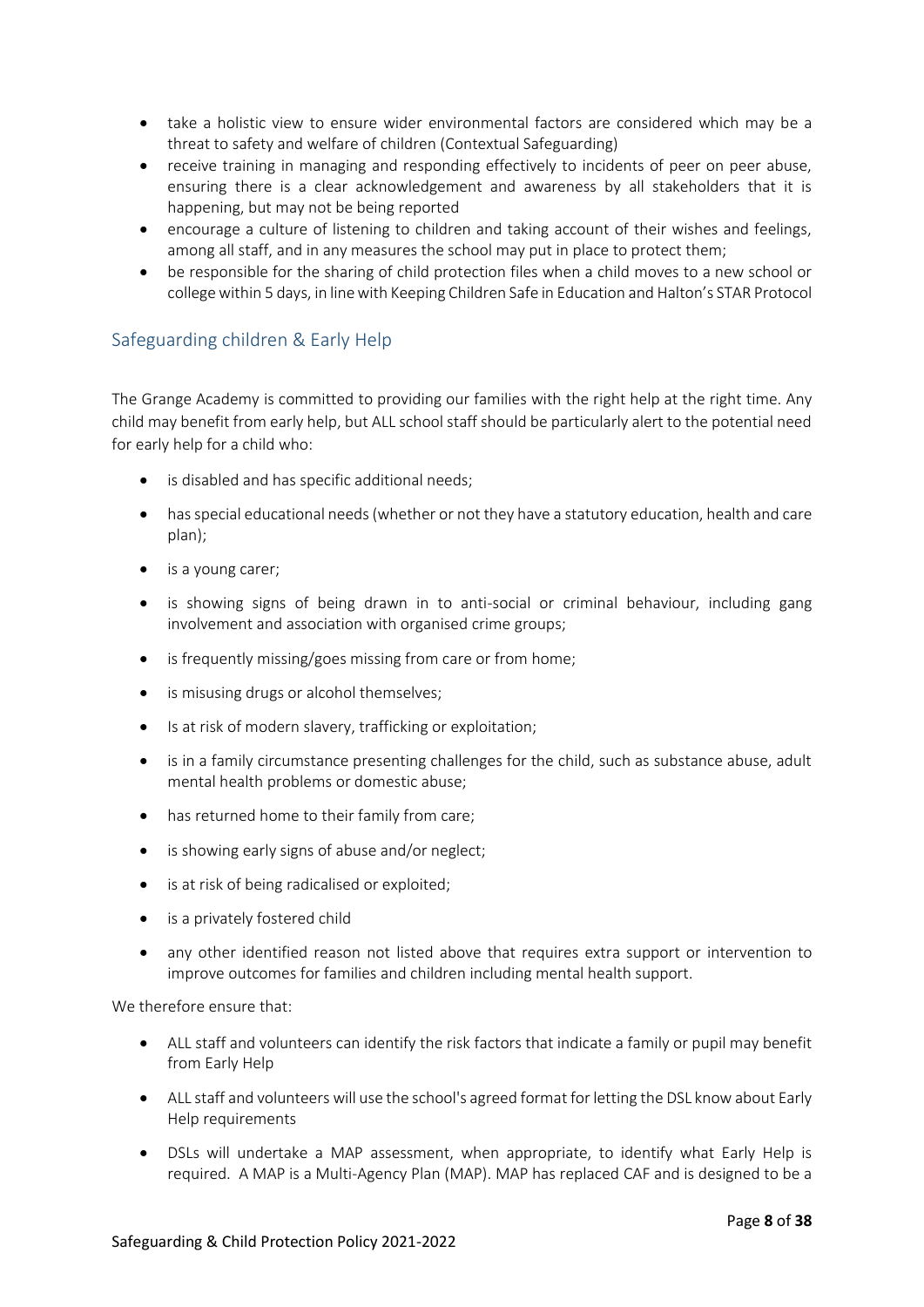family friendly, outcomes focused assessment tool. MAP is a four-step process whereby staff can identify a child's needs early, assess those needs holistically, deliver coordinated services and review progress. MAP is designed to be used when:

- o A member of staff is worried about how well a child is progressing (e.g. concerns about their health, development, welfare, behaviour, progress in learning or any other aspect of their wellbeing)
- o A child or their parent/carer, raises a concern with a member of staff
- o A child's needs are unclear, or broader than the member of staff's service can address

In order to best support children and families, The Grange Academy will participate fully in the Early Intervention/MAP process and will take on the role of 'Navigator', where appropriate. To support this, The Grange Academy will ensure that a member of staff is fully trained to use an electronic MAP which sits within the Eclipse database. (currently Gemma Alexander and Kelly Price are trained).

The MAP process is entirely voluntary and informed consent of parents or young person, where they are able to provide consent, is mandatory. The Grange Academy recognises that should a family not provide consent, this may require a review of the Level of Need, as refusal to provide consent may increase the risk to the child and subsequent consultation with iCART (Integrated Contact and Referral Team) would be required.

The Early Intervention Locality Teams in Halton develop and maintain strong links to universal services, offer named link workers to key services, direct family support and offer support advice and guidance to professionals. The Senior Early Help Officers and MAP Champions also offer oversight of MAPs to ensure the level of need is correct. The locality teams are located in Widnes and Runcorn.

Contact should be made with a Senior Early Help Officer, located within the Early Intervention Locality Teams or iCART team, for advice and support around the MAP process and for help to identify the most appropriate support services for a family's identified needs. If a MAP is already open and risks are increasing or the plan is not progressing, to request a step up to social care, the school should contact iCART. The contact number is 0151 907 8305.

# <span id="page-8-0"></span>Child in Need and Child Protection Procedures

The Grange Academy is committed to PREVENTING abuse, PROTECTING children from abuse and SUPPORTING those involved in cases of abuse. We therefore ensure that:

- ALL staff and volunteers understand the importance of teaching children how to keep themselves safe from all types of abuse, including peer on peer.
- ALL staff and volunteers seek out opportunities that are relevant to their role, to teach children the skills to keep themselves safe
- ALL staff and volunteers make and maintain positive and supportive relationships with children which enable children to feel safe and valued
- Safeguarding has a high status throughout school by being on the agenda at staff meetings/briefings, information being readily available on notice boards, regular updates and training, such as whole school staff meetings, update emails, 10 minute briefings and signposts to relevant documents
- ALL staff and volunteers feel confident in approaching DSLs to raise concerns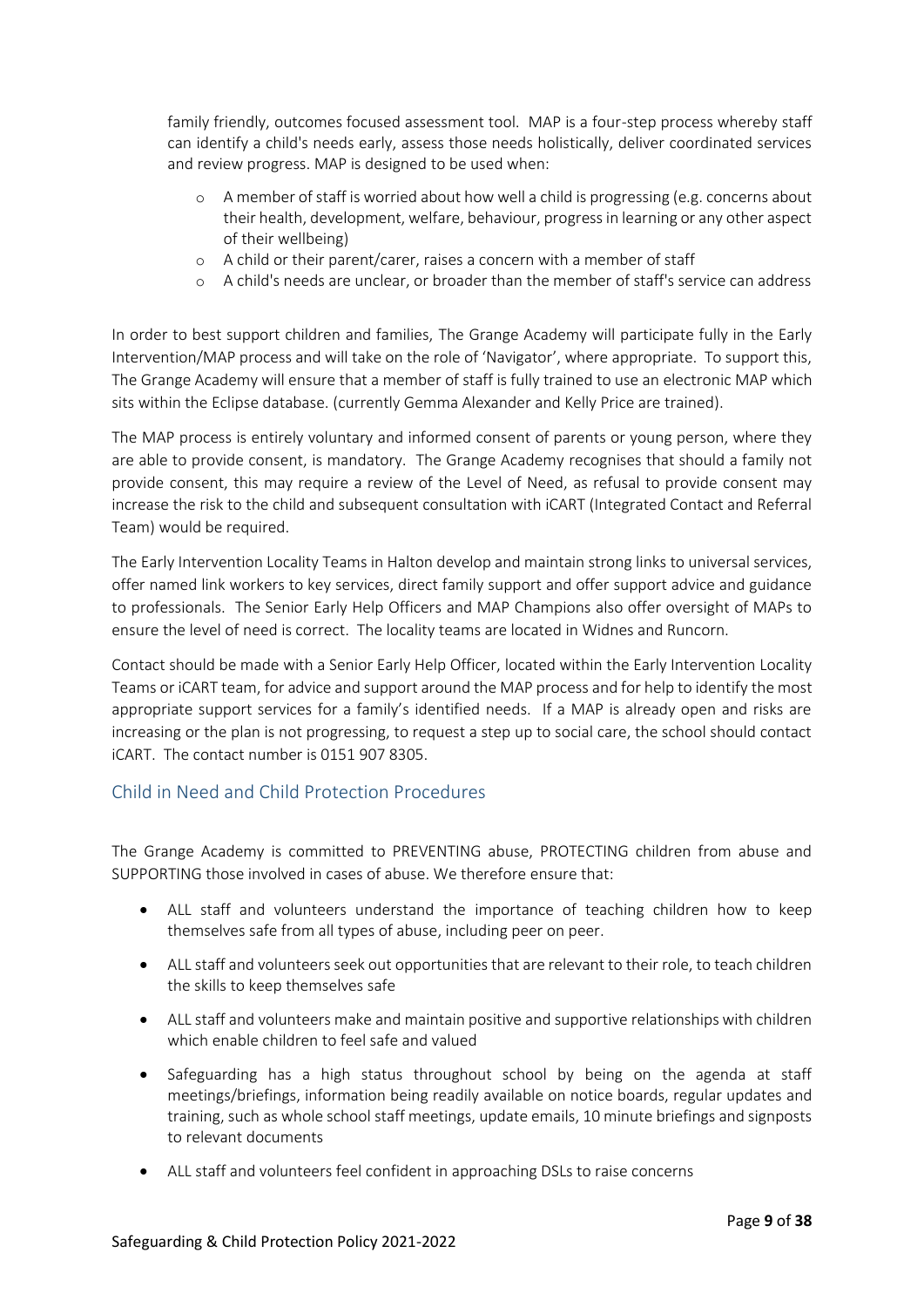- ALL staff and volunteers have an understanding of the four categories of abuse; NEGLECT, EMOTIONAL ABUSE, SEXUAL ABUSE, PHYSICAL ABUSE.
- ALL staff and volunteers understand that there are other ways in which children can be abused such as; Peer on Peer Abuse, Online, Child Criminal Exploitation (Including through County Line), Child Sexual Exploitation, Female Genital Mutilation, Honour Based Abuse, Radicalisation, Trafficking, Slavery, Forced Marriage and others
- ALL staff and volunteers have the knowledge, skills and expertise to recognise the signs and symptoms of all types of abuse
- All staff, if they have concerns, know these should be acted on immediately: early information sharing being vital in keeping children safe. In exceptional circumstances staff should consider speaking to a member of SLT or iCART to discuss safeguarding concerns if the DSL is not immediately available.
- DSLs keep up to date with emerging and specific safeguarding issues and update training accordingly
- DSLs update staff and volunteers knowledge and understanding of such issues in order for them to be able to identify children who are at risk of such specific safeguarding issues
- ALL staff and volunteers will maintain and demonstrate an attitude of "it can happen here"
- ALL staff and volunteers are child-centred in their practice and act in the best interests of the child at all times
- ALL staff recognise and understand that behaviour can be a child's way of communicating distress and changes to behaviour may be an indicator of abuse

#### <span id="page-9-0"></span>Responding to Disclosures and Referrals to Children's Social Care

ALL staff and volunteers have the skills to respond appropriately and sensitively to disclosures or allegations of abuse. Staff, volunteers and other adults working in school know:

- Listen and keep calm. Do not interrupt
- You MUST NOT promise the child that you will keep the matter confidential. Explain to the child who you will need to tell and why
- Observe visible bruises and marks, but do not ask a child to remove or adjust their clothing to view them
- Keep questions to a minimum as your role is not to investigate. If you need to ask questions in order to ascertain whether this is a safeguarding concern, ensure they are open questions
- Use the "TED" model for asking open ended questions: "Tell me about that", "Explain that to me", "Describe that"
- Make a record of what has been said immediately afterwards in words used by the child and yourself to the best of your memory. Use capital letters for the child's words to help distinguish between the two.
- Note anything about the child which is connected i.e. any visible injuries including the position and description, the demeanour of the child i.e. crying, withdrawn etc.
- Clearly indicate whether fact, opinion or third party information
- Report the matter immediately to the Designated Safeguarding Lead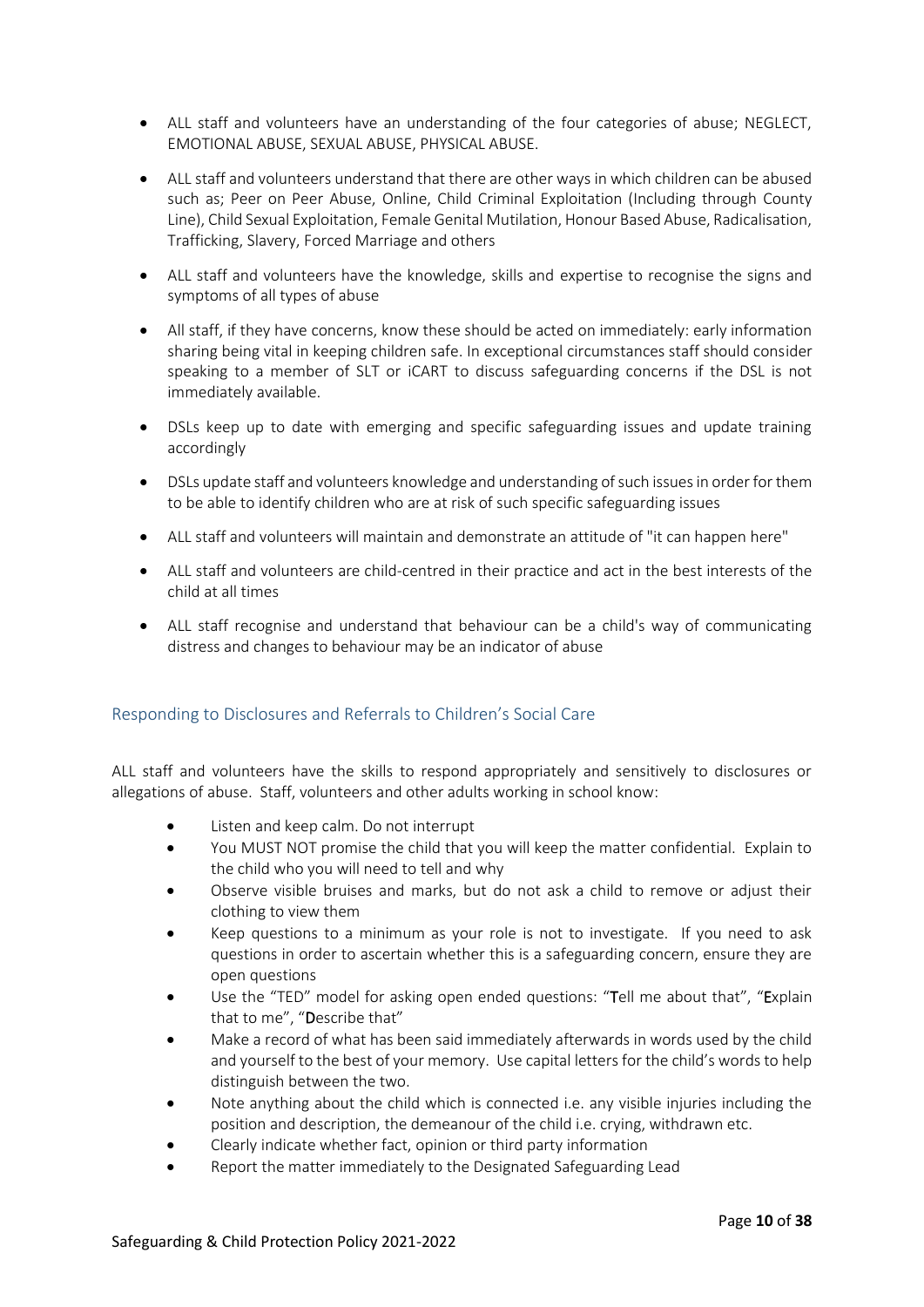If in doubt seek advice from the Designated Safeguarding Lead

#### They will not:

- Ask leading questions, put words into the child's mouth or press for details
- Rush the child
- Examine the child
- **Investigate**
- Promise confidentiality
- Summarise or use your own words to describe events
- Delay sharing the information with the Designated Safeguarding Lead

All members of the school community have a statutory duty to safeguard and promote the welfare of children and young people. If any member of the school community has a safeguarding concern regarding a child, they should contact the Designated Safeguarding Lead without delay. Staff and governors should not investigate possible abuse or neglect themselves.

Injuries noted should be reported to the Designated Safeguarding Lead immediately and without delay as it is acknowledged that once an injury occurs, the body will start to heal and therefore evidence will start to diminish.

The Designated Safeguarding Lead will consider the information they have received and will determine what action should be taken by the school. He/she will refer to the Halton Levels of Need framework to aid this decision making (see Appendix 4). He/she must record the outcome of this decision making process.

If the Designated Safeguarding Lead is unsure as to whether the presenting concern reaches the threshold for referral to Children's Social Care they should contact the Integrated Contact and Referral Team (iCART) for advice (See Appendix 4 for the referral flowchart).

Children's Social Care contact details are as follows:

- iCART, 9am-5pm Mon-Thursday, 9am-4.30pm Friday: 0151 907 8305
- Out of hours Emergency Duty Team (EDT): 0345 050 0148

If the Designated Safeguarding Lead feels that the concern should be addressed via the Multi Agency (MAP) or Children in Need processes, then they should contact the child's parent(s) to request consent to proceed. If the parent(s) refuses to give consent, the Designated Safeguarding Lead should consider how to proceed, including if refusal increases the risk of harm to the child. (If required, appropriate translation will be provided, avoiding the use of family or local community members.)

Where the Designated Safeguarding Lead feels that the information indicates that a child is in need of protection, they should still contact the parent(s) to inform them that they are making a referral to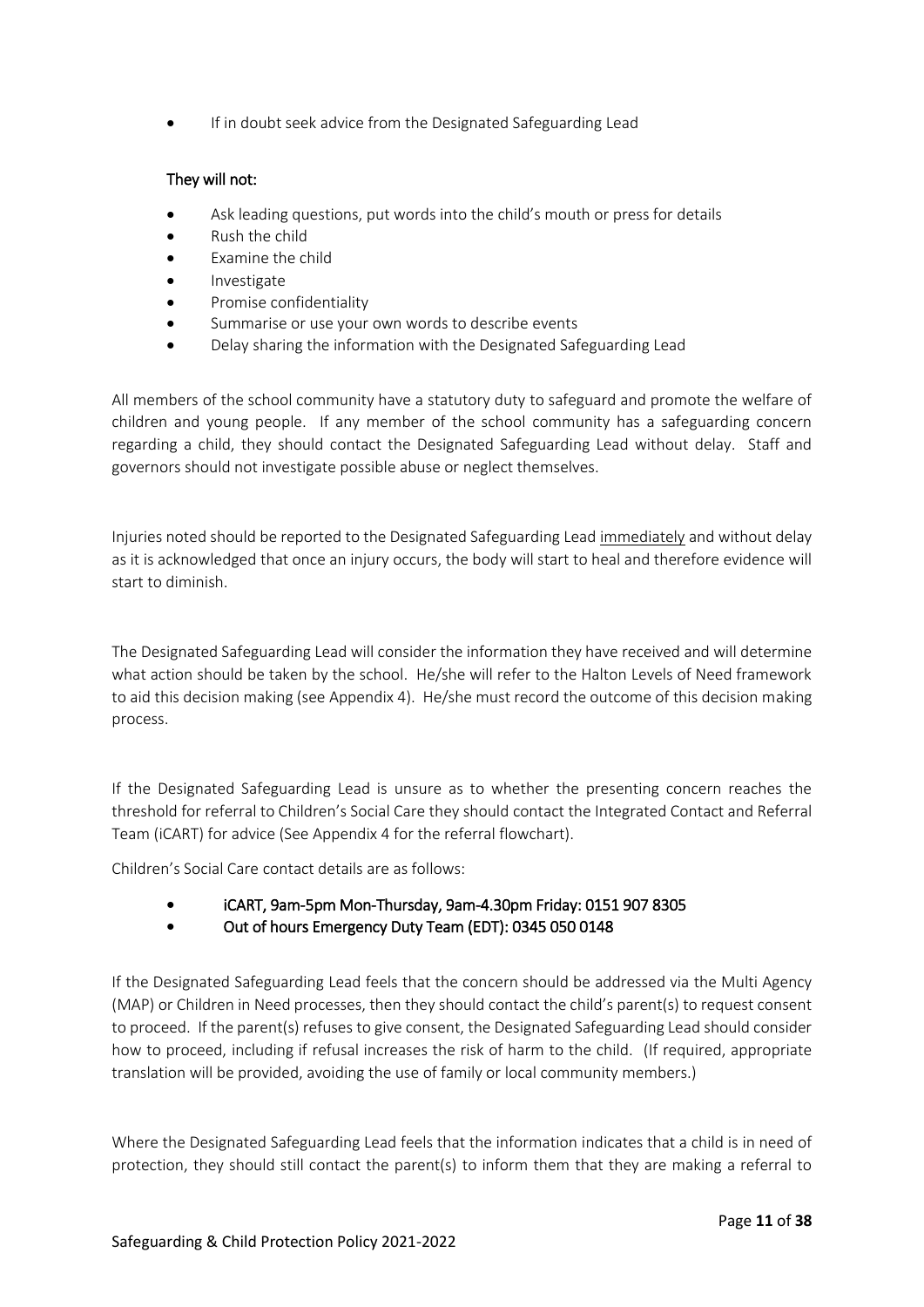Children's Social Care and to gain consent, unless to do so would place the child at increased risk of harm; for example:

- where sexual abuse involving a family member is suspected or disclosed
- where fabricated or induced illness is suspected
- where to do so would impede an existing criminal investigation

The Designated Safeguarding Lead and/or Deputy will complete, in detail, the Children's Social Care multi-agency referral form (available on the Halton Children and Young People Safeguarding Partnership website [www.hcypsp.haltonsafeguarding.co.uk\)](http://www.hcypsp.haltonsafeguarding.co.uk/). They will include as much detail as possible relating to the child, immediate and wider family, the allegation of harm, situation, context, environment, risks and protective factors to enable Children's Social Care to react in a timely way. This referral form must be completed within a maximum of 48 hours but sooner when requested. Referral forms must be accompanied be at least one of Halton's assessment toolkit and screening forms. <https://hcypsp.haltonsafeguarding.co.uk/halton-assessment-tool-kit-and-screening-tools/>

If the school does not receive a response of the outcome to the referral from Children's Social Care within one working day, the Designated Safeguarding Lead should contact iCART immediately.

If the referral to iCART results in a Single Assessment and a period of Child in Need or Child Protection, or a Multi-Agency (MAP) assessment and plan, the Designated Safeguarding Lead and/or Deputy will engage thoroughly with the relevant assessment and resulting plan. This includes Strategy Meetings, Initial and Review Child Protection Conferences, Core Group Meetings and other CP meetings.

The DSL or a Deputy DSL will attend Child Protection meetings, produce and present reports, liaise with staff, work with parents, work with other agencies and ensure the voice of the child is evidenced throughout these processes.

The DSL and Deputy/ies meet regularly to ensure that decisions made about children who are subjects of Child Protection Plans are agreed and a clear rationale for the decision is documented on CPOMS

A copy of the child's CP Plan is included in the child's individual safeguarding file (CPOMS)

Staff are offered appropriate support and/or supervision that is relevant to their role or involvement in particular cases.

Communication and work with parents and carers will always be undertaken in a supportive manner and in the best interests of the child.

ALL staff understand that children who perpetrate abuse or display harmful behaviour (including harmful sexual behaviours) should be treated as victims first and foremost and supported in the same way a victim of abuse would be supported.

Specific programmes of intervention and support are offered to children and families who are vulnerable.

Risk Assessments will be undertaken where a child's behaviour poses a risk to others, themselves or the environment.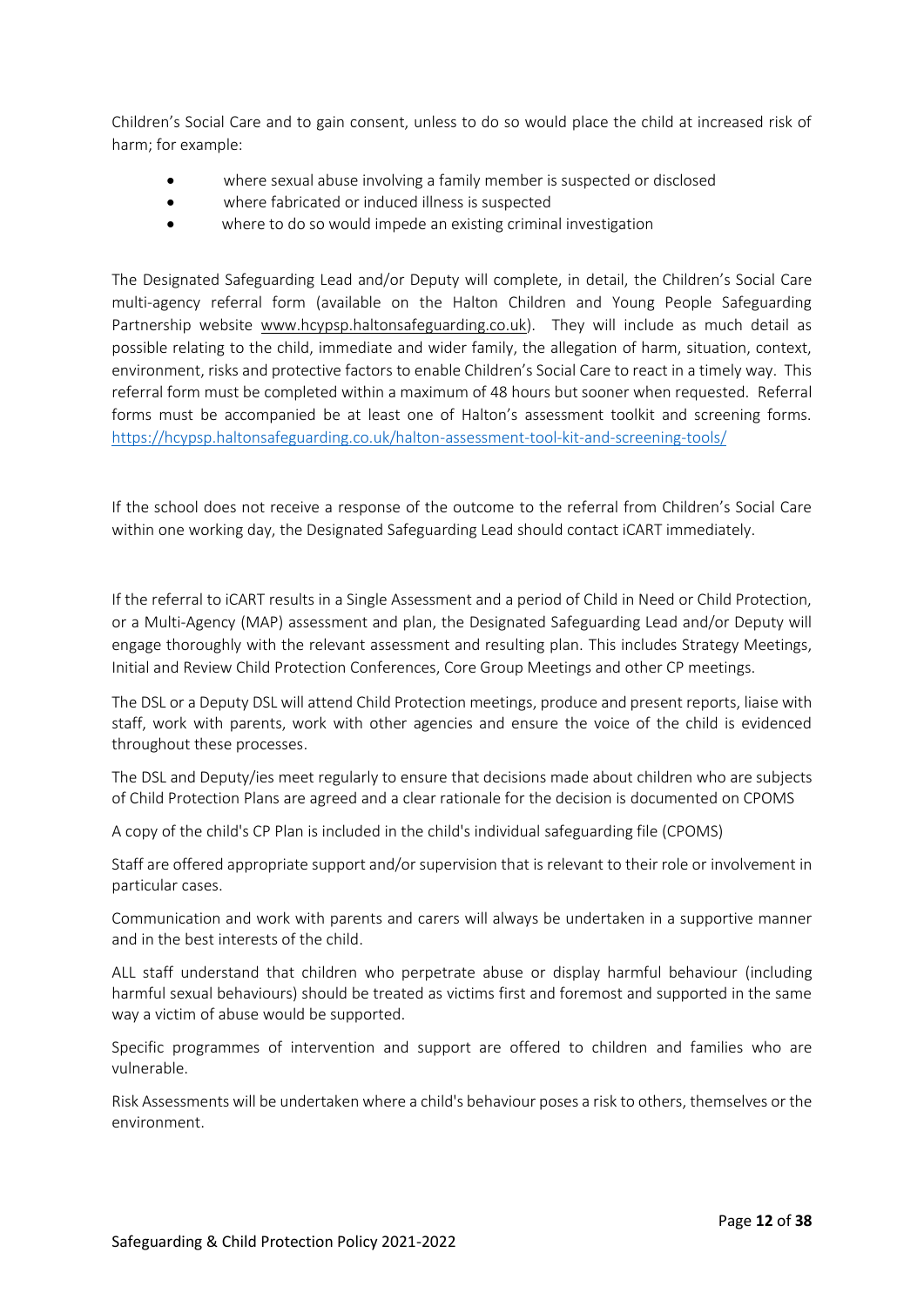#### <span id="page-12-0"></span>Escalation and Resolution

If any member of staff is unhappy with the response they have received in relation to a safeguarding concern they have raised, it is their responsibility to ensure they escalate their concern.

Where professional disagreement occurs and the Designated Safeguarding Lead and/or Deputy are unhappy with the actions or decisions of another agency, they will escalate their concern in line with Halton Children and Young People Safeguarding Partnership's formal escalation policy to ensure a timely resolution. [The escalation policy can be located here](https://www.proceduresonline.com/LimitedCMS_centrally_managed_content/pancheshire/shared_files/escalation_policy.pdf)

#### <span id="page-12-1"></span>Safer recruitment & Managing Allegations Against Staff (including Low Level Concerns)

The Grange Academy follows the Wade Deacon Trust's Safer Recruitment Policy and -part 3 of 'Keeping children safe in education 2021' and pay full regard to 'Safer Recruitment' requirements including but not limited to:

- verifying candidates' identity and academic or vocational qualifications
- obtaining professional and character references
- checking previous employment history and ensuring that a candidate has the health and physical capacity for the job,
- UK Right to Work
- clear enhanced DBS check
- any further checks as appropriate to gain all the relevant information to enable checks on suitability to work with children.

Evidence of staff member's identity, required qualifications and the right to work in the UK will be kept in individual personnel files.

All recruitment materials will include reference to the school's commitment to safeguarding and promoting the wellbeing of pupils.

The following school staff have undertaken Safer Recruitment training:

- Moira Kenneway
- Ian Critchley
- Elaine Hall

The following members of the governing body have also been trained:

- Leann Bellfield
- Lee Barber

At least two of the persons named above will be involved in all staff recruitment processes and sit on the recruitment panel.

A Single Central Record (SCR) is kept of checks that are undertaken on all adults who regularly work at, or visit the

The SCR is stored securely using SCR Tracker and also on the school network which is backed up. It is only available to and accessed by designated staff and governors

The Principal/Safeguarding Governor/ should evidence regular (at least termly) oversight/scrutiny of the SCR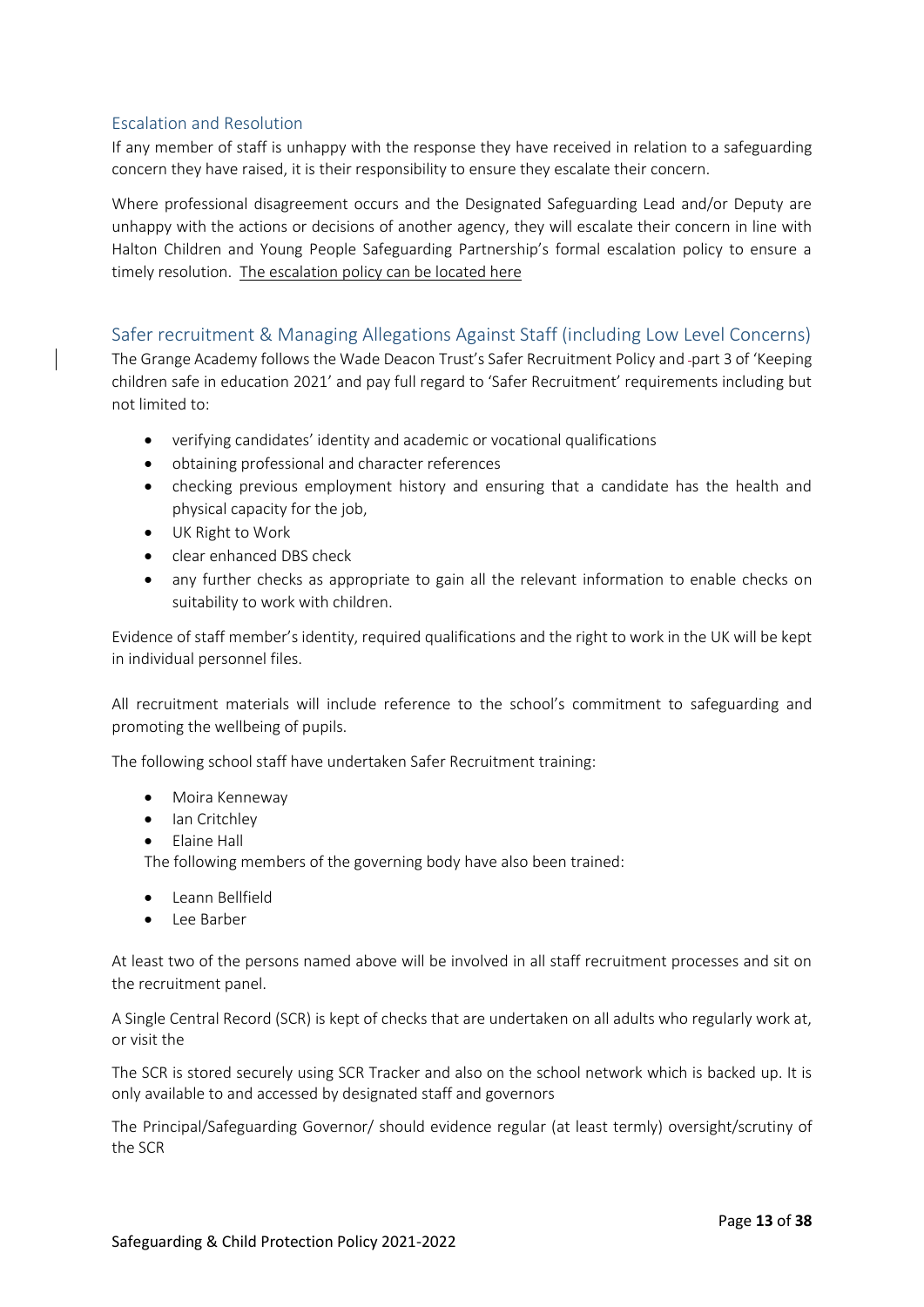Covering letters will be obtained from agencies and other employers that provide staff to work in school to confirm that appropriate checks have been undertaken. Agencies will be requested to complete the checklist found at Appendix C. Individual identity checks will be undertaken on these staff to ensure they are employees of the named agency/employer

A transfer of control agreement will be used where other agencies/organisations use school premises and are not operating under school's safeguarding policies and procedures, in line with the updated guidance within Keeping Safe in Education 2021 Paragraphs 155 and 156.

#### <span id="page-13-0"></span>Induction

Our staff induction process will cover:

- The Safeguarding & Child Protection policy
- The Behaviour Policy
- The Staff Behaviour Policy (sometimes called a Code of Conduct)
- The safeguarding response to children who go missing from education
- The role of the DSL (including the identity of the DSL and any deputies)

Copies of policies and a copy of part one of KSCIE are provided to staff at induction and each new school year.

We recognise the importance of practice oversight and multiple perspectives in safeguarding and child protection work. We will support staff by providing opportunities for reflective practice including opportunity to talk through all aspects of safeguarding work within education with the DSL and to seek further support as appropriate.

<span id="page-13-1"></span>Allegations or Concerns Raised Against School Staff, Supply Staff and Other Adults in School The Grange Academy follows the guidance set out in Part 4 of Keeping Children Safe in Education 2021, covering both levels of allegations and concerns:

1. Allegations that may meet the harms threshold.

2.Allegation/concerns that do not meet the harms threshold – referred to as 'low level concerns'.

Allegations that may meet the harm threshold are defined as when it is alleged the adult has:

- •behaved in a way that has harmed a child, or may have harmed a child and/or;
- •possibly committed a criminal offence against or related to a child and/or;
- •behaved towards a child or children in a way that indicates they may pose a risk of harm to children; and/or
- •behaved or may have behaved in a way that indicates they may not be suitable to work with children (transferrable risk).

In these instances, the school will follow the guidance within KCSIE Part 4 Section One, in line with [Halton's LADO Procedure](https://www.proceduresonline.com/pancheshire/halton/p_alleg_against_staff.html), including consideration of the [North West LADO Threshold Matrix](https://www.proceduresonline.com/pancheshire/halton/files/lado_threshold.pdf)

Where no further action is taken the case manager (Headteacher or Chair of Governors) and the LADO will: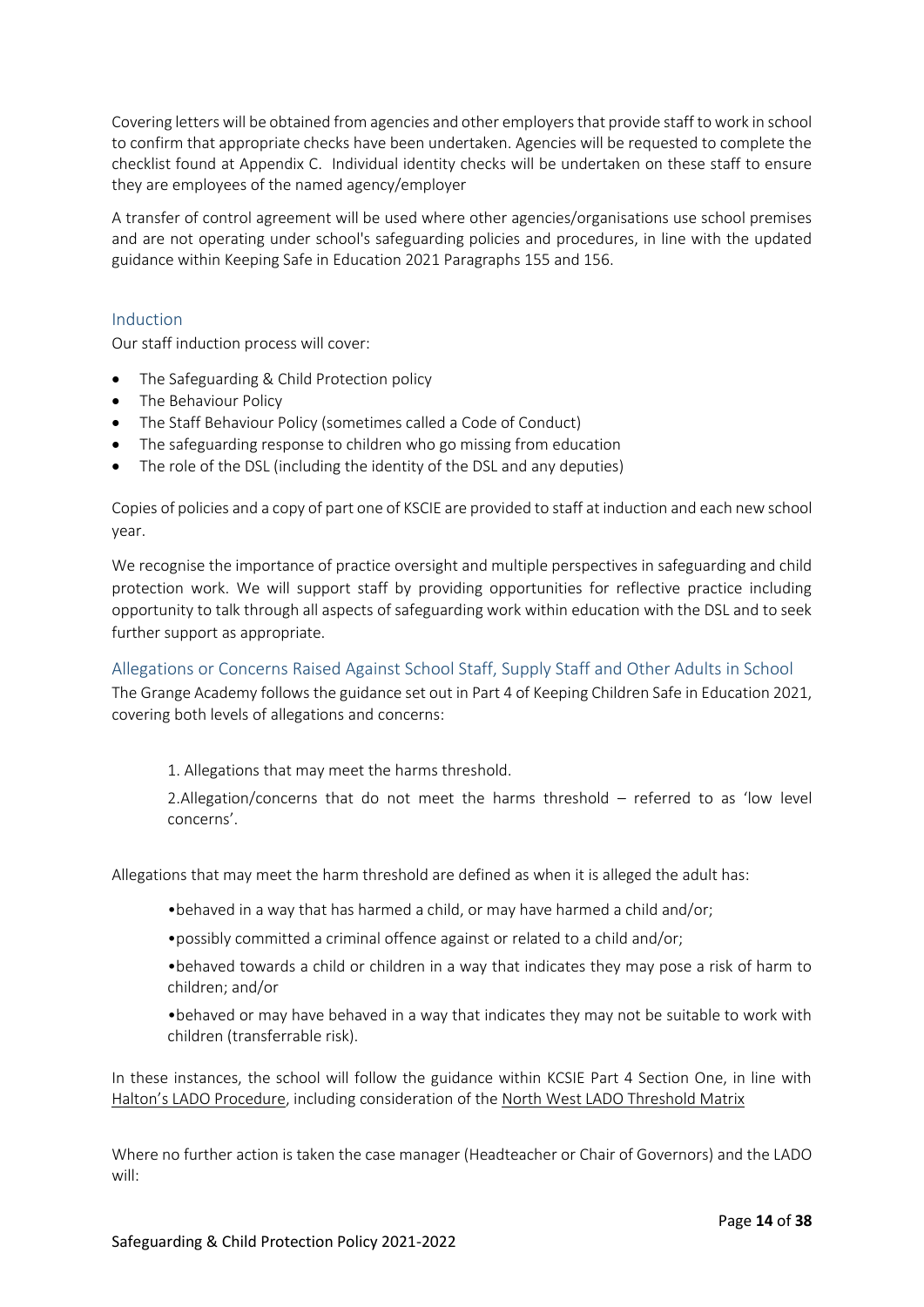- •record the decision and justification for it; and,
- •agree on what information should be put in writing to the individual concerned and by whom.

#### <span id="page-14-0"></span>Low Level Concerns

As part of The Grange Academy's approach to safeguarding, we promote an open and transparent culture in which all concerns about all adults working in or on behalf of the school (including supply teachers, volunteers and contractors) are dealt with promptly and appropriately.

Creating a culture in which all concerns about adults (including allegations that do not meet the harms threshold) are shared responsibly and with the right person, recorded and dealt with appropriately, is critical. By doing so, it will encourage an open and transparent culture; enabling the school to identify concerning, problematic or inappropriate behaviour early; minimise the risk of abuse; and ensure that adults working in or on behalf of the school are clear about professional boundaries and act within these boundaries, and in accordance with the ethos and values of our institution.

The term 'low-level' concern does not mean that it is insignificant, it means that the behaviour towards a child does not meet the threshold of harm. A low-level concern is any concern – no matter how small, and even if no more than causing a sense of unease or a 'nagging doubt' - that an adult working in or on behalf of The Grange Academy may have acted in a way that is inconsistent with the staff code of conduct, including inappropriate conduct outside of work, but does not meet the allegations threshold or is otherwise not considered serious enough to consider a referral to the LADO.

Examples of such behaviour could include, but are not limited to:

- •being over friendly with children;
- •having favourites;
- •taking photographs of children on their mobile phone;
- •engaging with a child on a one-to-one basis in a secluded area or behind a closed door; or,
- •using inappropriate sexualised, intimidating or offensive language.

Such behaviour can exist on a wide spectrum, from the inadvertent or thoughtless, or behaviour that may look to be inappropriate, but might not be in specific circumstances, through to that which is ultimately intended to enable abuse.

It is crucial that any such concerns are shared responsibly and with the right person, and recorded and dealt with appropriately. Ensuring they are dealt with effectively should also protect those working in or on behalf of our school from potential false allegations or misunderstandings. It also ensures that the values and expected behaviour which are set out in our staff code of conduct are constantly lived, monitored and reinforced by all staff.

Through training, thorough induction, exit interviews and other opportunities we can:

•ensure our staff, volunteers and other adults in school are clear about what appropriate behaviour is, and are confident in distinguishing expected and appropriate behaviour from concerning, problematic or inappropriate behaviour, in themselves and others;

•empower staff to share any low-level safeguarding concerns with the designated safeguarding leads

•address unprofessional behaviour and support the individual to correct it at an early stage;

•provide a responsive, sensitive and proportionate handling of such concerns when they are raised; and,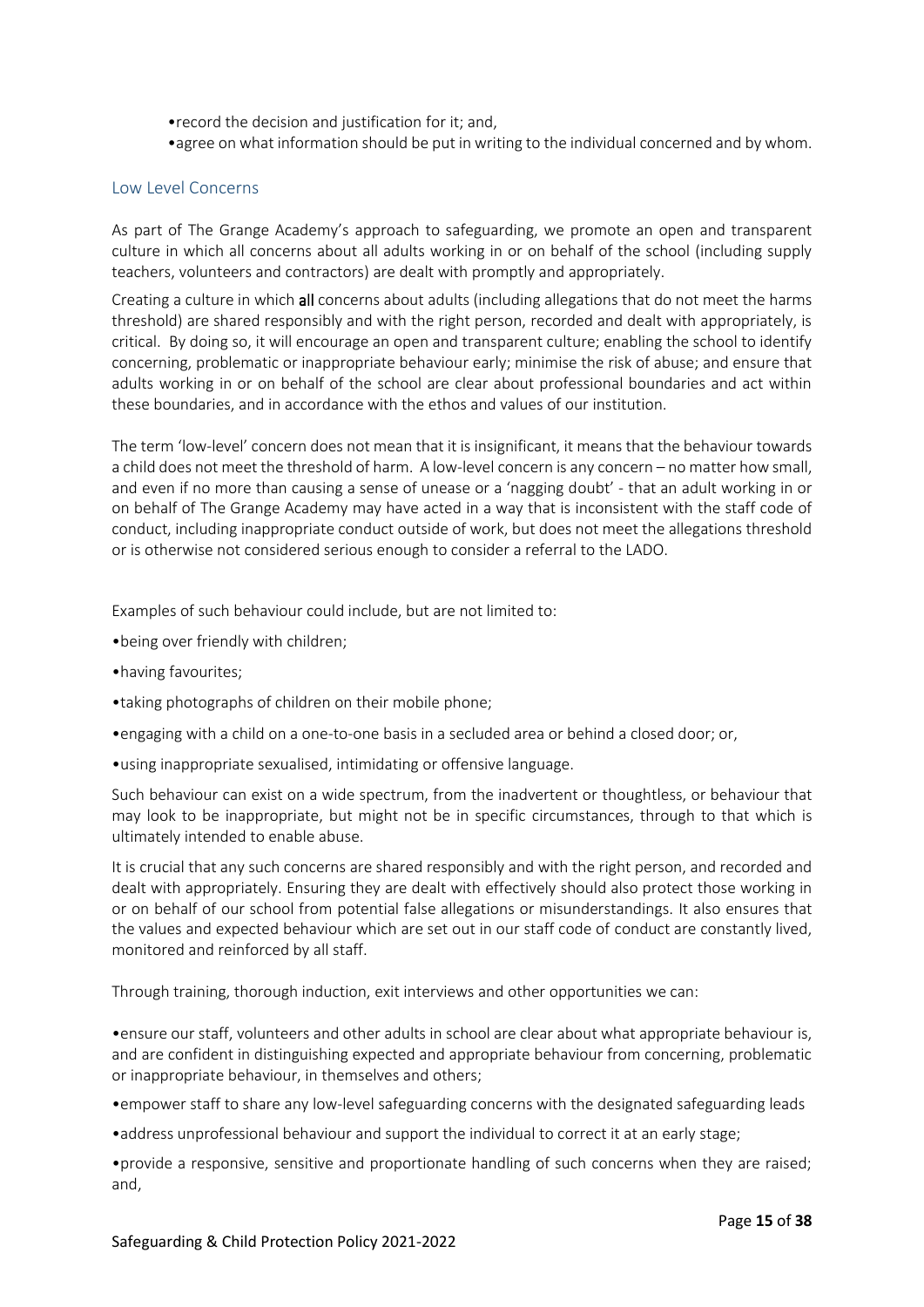•help identify any weakness in our safeguarding systems.

The Designated Safeguarding Lead will respond to any low level concerns in line with the guidance set out within Keeping Children Safe in Education Part 4 Section 2 and -(Including our Low Level Concerns Policy).

#### <span id="page-15-0"></span>Whistleblowing

All staff at The Grange Academy are aware of their duty to raise concerns, where they exist, which may include the attitude or actions of colleagues. The Trust's Whistleblowing Policy is there to support and aid them in these circumstances. The whistleblowing policy is shared with all staff, volunteers and governors at induction, and available to all on the school website, school intranet, at the school office or in staff toilets.

Whistleblowing regarding the Headteacher should be made to the Trust's Whistleblowing Officer, whose contact details should be readily available to staff.

Should the situation arise where a member of staff feels unable to raise an issue with their employer, or feels that their genuine concerns are not being addressed, advice can be sought via NSPCC helpline or through OFSTED's Whistleblowing helpline. The contact details are:-

NSPCC Telephone number - 0800 028 0285. Email – help@nspcc.org.uk

OFSTED Whistleblowing helpline Telephone number - 0300 1233155

#### Email – [whistleblowing@ofsted.gov.uk](mailto:whistleblowing@ofsted.gov.uk)

#### <span id="page-15-1"></span>Confidentiality

The Grange Academy recognises that all matters relating to child protection are confidential.

The Head teacher, Designated Safeguarding Lead and/or Deputy will disclose any information about a child to other members of staff on a need to know basis only. Guidance about sharing information can be found in the 2018 document "*[Information Sharing: Advice for Practitioners providing safeguarding](https://www.gov.uk/government/publications/safeguarding-practitioners-information-sharing-advice)  [services to children, young people, parents and carers 2018](https://www.gov.uk/government/publications/safeguarding-practitioners-information-sharing-advice)"*

All staff must be aware that they have a professional responsibility to share information with other agencies in order to safeguard children.

All staff must be aware that they cannot promise confidentiality to a child which might result in the child's safety or wellbeing being compromised.

The Grange Academy will always share our intention to refer a child to Children's Social Care with their parents /carers unless to do so could put the child at greater risk of harm, or impede a criminal investigation.

The Grange Academy recognises that children's welfare is our paramount concern and therefore will use the principles set out in section 1 of the Children Act 1989 in order to inform some decisions regarding information sharing.

The Grange Academy pays due regard to the relevant data protection principles which allow us to share personal information, as provided for in the Data Protection Act 2018 and the General Data Protection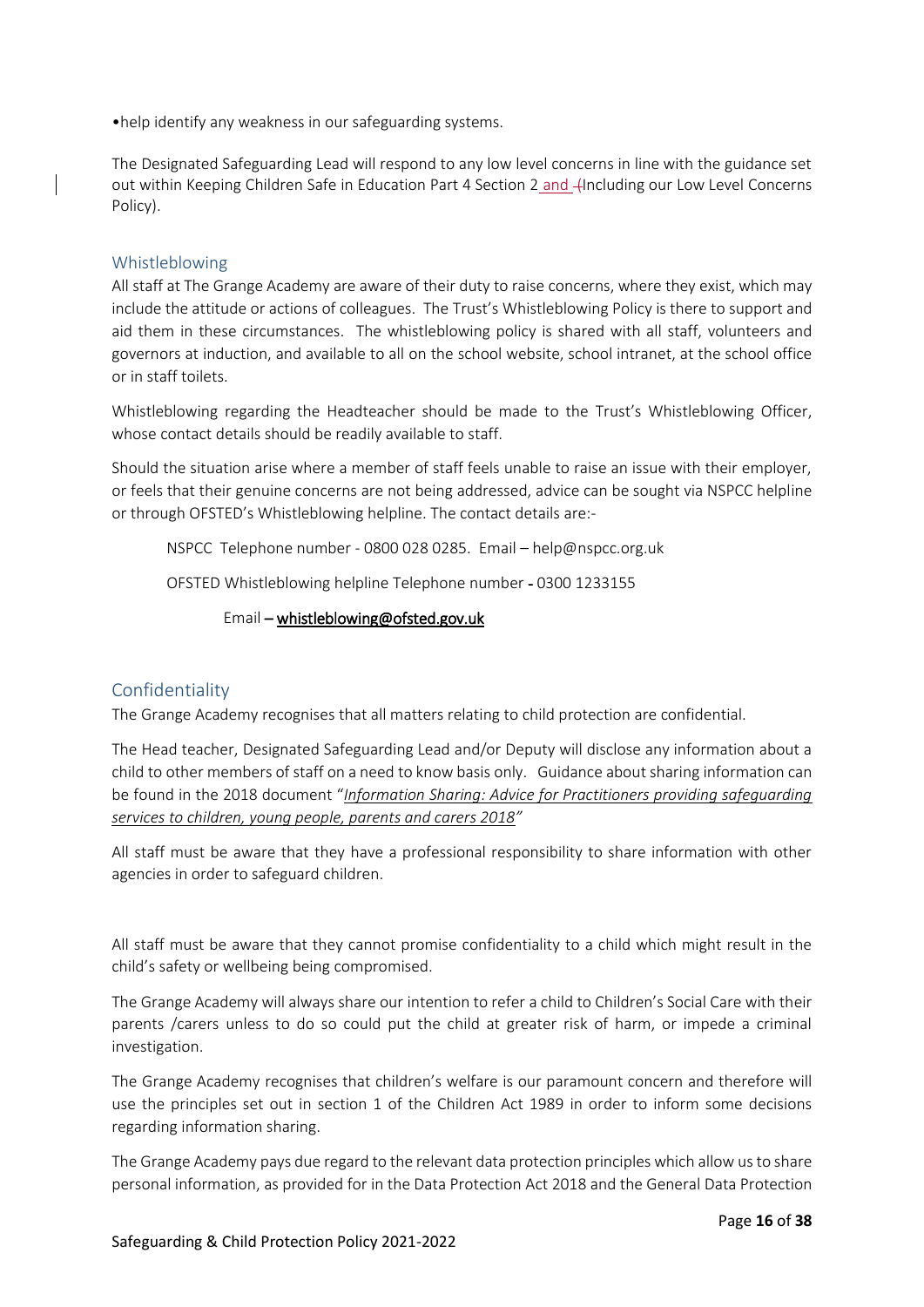Regulation (GDPR). The Grange Academy is aware of the processing conditions under the Data Protection Act 2018 and the GDPR which allow us to store and share information for safeguarding purposes, including information which is sensitive and personal, and this is treated as "special category personal data". Where we would need to share special category personal data, we are aware that the Data Protection Act 2018 contains "safeguarding of children and individuals at risk" as a processing condition that allows us to share information. This includes allowing school to share information without consent, if it is not possible to gain consent, it cannot be reasonably expected that we can gain consent, or if to gain consent would place a child at risk.

#### <span id="page-16-0"></span>Staff training, practice and conduct

The Grange Academy is committed to providing staff and volunteers with the skills and knowledge needed to safeguard children. We therefore ensure that:

- ALL staff and volunteers will receive Safeguarding Training on induction using Halton's Safeguarding Induction Pack. *[Guidance for Safer Working Practice](https://www.saferrecruitmentconsortium.org/GSWP%20COVID%20addendum%20April%202020%20final-1.pdf)*, School Code of Conduct (including our low level concerns policy)/ Staff Handbook/ Whistleblowing Policy
- Staff induction will also include Child Protection Policy, Pupil Behaviour Policy and safeguarding response to children who go missing from education
- ALL staff, governors and volunteers will receive safeguarding training (at least) annually
- The DSL/s will provide ALL staff, volunteers and governors with regular safeguarding updates
- ALL staff, volunteers and governors will read and show an understanding of any updates that are provided, including those related to Keeping Children Safe in Education 2021.
- DSLs will attend DSL training every 2 years
- DSLs will update their knowledge, skills and understanding of relevant safeguarding issues on a regular basis, such as via Halton's Safeguarding Bulletins and DSL Workshops
- DSLs and Staff will access relevant levels of [Prevent Awareness Training](https://www.elearning.prevent.homeoffice.gov.uk/edu/screen1.html)
- The Headteacher and at least two members of any recruitment panel will complete Halton's Safer Recruitment Training. This will be renewed at least every 5 years
- ALL staff, volunteers and governors will undertake any additional specialised training on matters such as Peer on Peer Abuse (including Sexual Violence and Sexual Harassment in schools) Child Sexual Exploitation, Prevent, Online Safety, FGM etc, as is deemed necessary by the SLT/DSL and that is particularly relevant to the context and needs of our school
- any staff member will discuss any specific training requirements or gaps in knowledge or understanding with the DSL/s and/or through the appraisal process
- Detailed records will be held of staff safeguarding training by the School Business Manager

#### <span id="page-16-1"></span>Health and safety, risk assessments and visitors

Day-to-day responsibility for health and safety issues in The Grange Academy will be delegated to a member of staff who is competent to carry out these duties and who has received the appropriate training. This is: Mrs Elaine Hall

See the school's Health and Safety Policy for further details.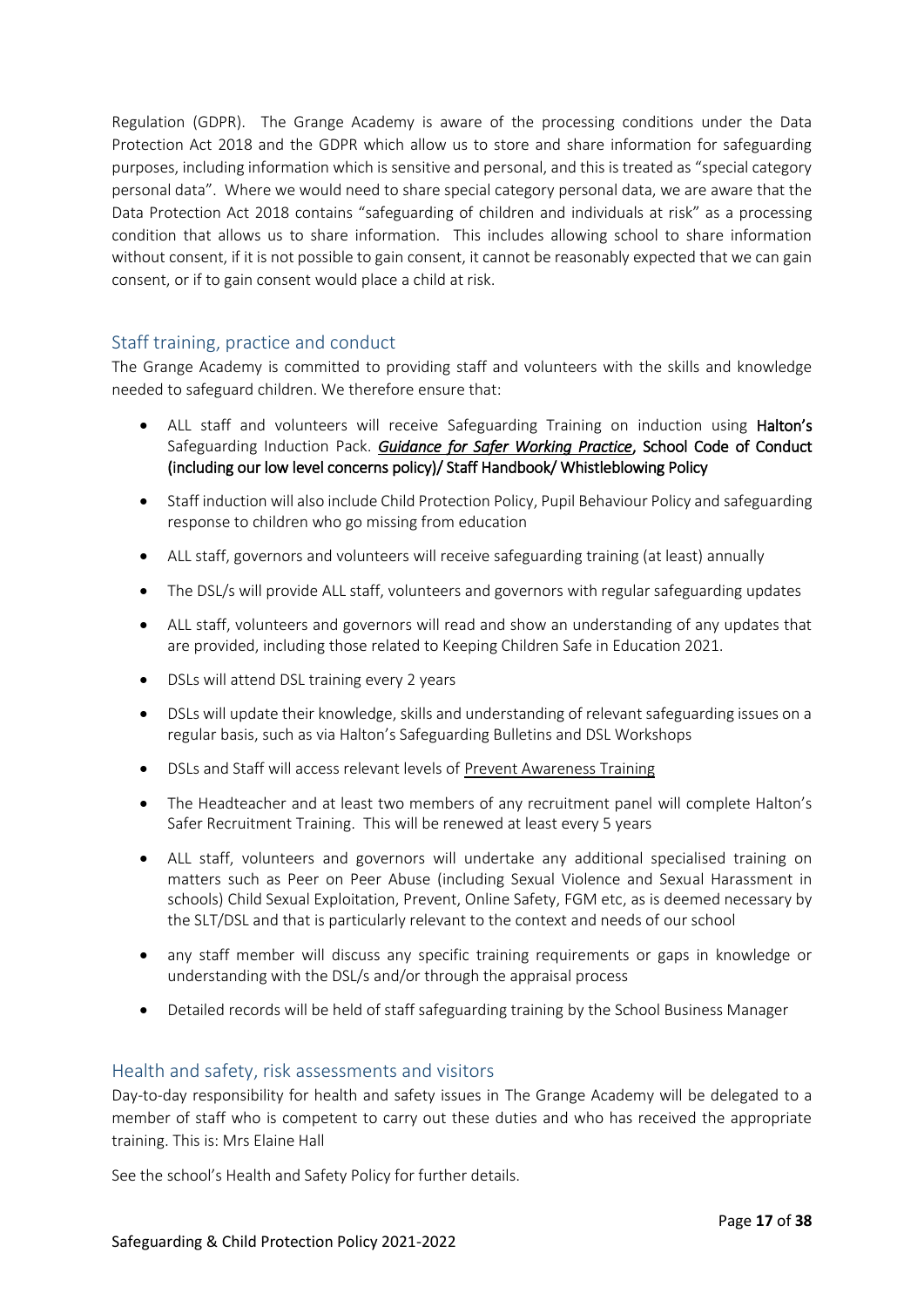The Grange Academy is committed to keeping pupils safe by ensuring that visitors to school do not pose a risk to children at our school. We therefore ensure that:

- Visitors to school sign in at Reception and wear identification lanyard and badge to indicate they have done so
- ALL staff and children, where appropriate, will challenge visitors to school who are not wearing correct identification
- Visitors sign out and remove/hand in their identification when they leave the school
- Visitors are made aware of who to speak to if they are worried about a child during their visit by being informed and receiving documentation on entry
- Visitors are accompanied during their visit, when children are present, unless they have undergone relevant checks and these are accepted and verified by DSL or Headteacher. If unsupervised they will also be provided with a summary of key safeguarding, behaviour and code of conduct expectations
- Visitors will behave in a way that is compliant with the school's code of conduct
- Visitors will not initiate contact or conversations with pupils unless this is relevant and appropriate to the reason for their visit
- When there are several visitors to the school at the same time (such as for an assembly etc.) there will be adequate staff supervision of children and visitors. A risk assessment will be undertaken if deemed necessary or appropriate
- When visitors are undertaking activities with children, content of the activity will be agreed with the Headteacher or DSL, prior to the visit.
- Contractors will be managed in line with the PFI providers policy which is shared with appropriate school staff.

#### <span id="page-17-0"></span>Record Keeping

The Grange Academy is committed to recording all matters relating to the welfare of children in a relevant format. We therefore ensure that:

- DSLs will create and maintaining accurate safeguarding records
- There is an agreed format for reporting all matters relating to child wellbeing, from an early help requirement to a disclosure of abuse. Records will be maintained by the Designated Safeguarding Lead and Deputy/ies through the use of the CPOMS system including actions and decisions made / outcomes reached and the rationale behind these decisions
- ALL staff use the agreed format for passing on concerns
- Concerns should be factual and evidence based
- Written Concerns should be written in ink, signed and dated
- Concerns should be passed directly to the DSL
- Where paper copies are kept, Individual files should be clearly organised in chronological order and all entries should be signed and dated in a legible manner by the person making the entry. This should include their role/designation at the school. There should be a chronology of events kept on file to enable the Designated Safeguarding Lead and Deputy to have an immediate overview of the case. (Edit based on system used)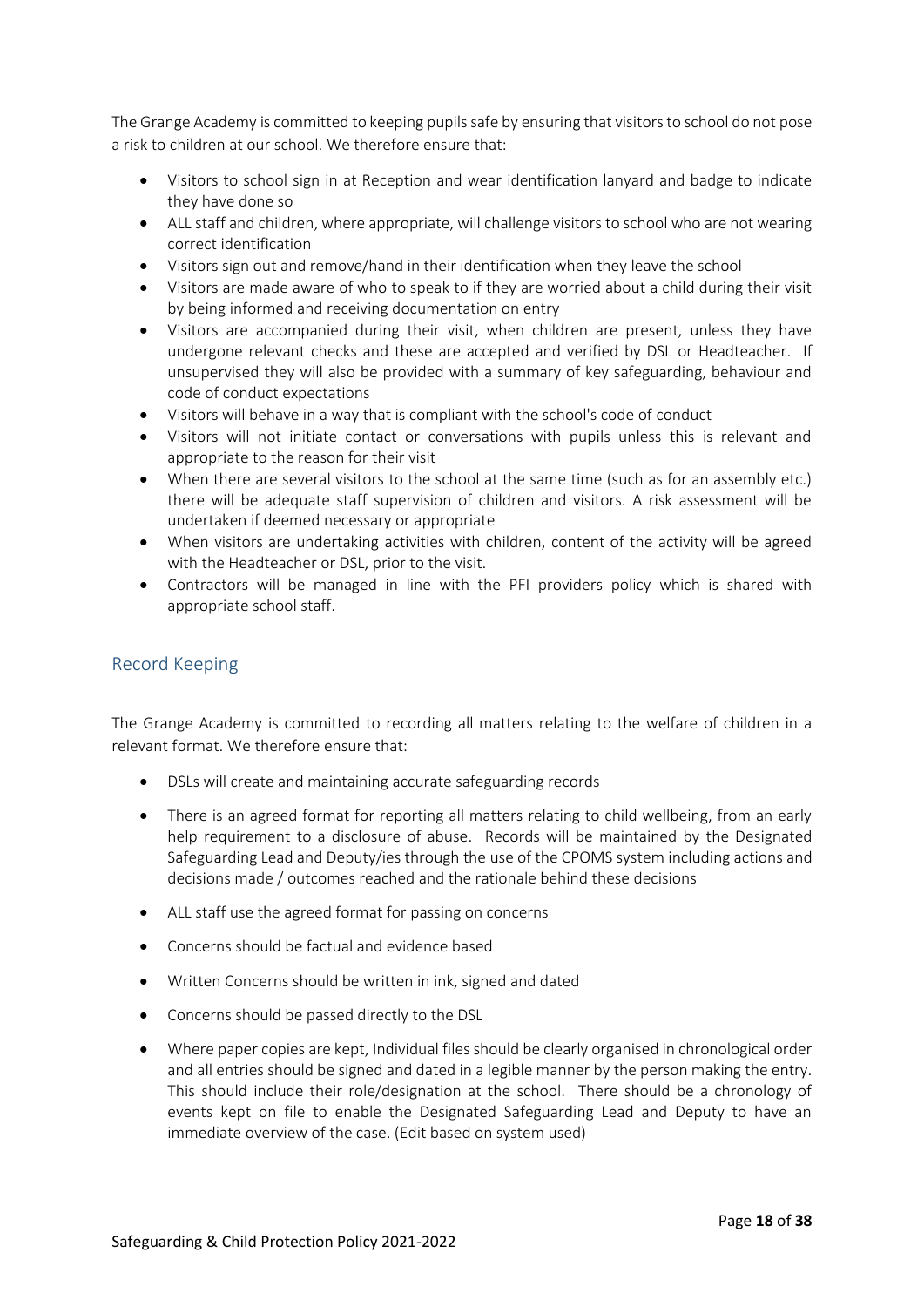- Such records will be kept in a secure locked *filing cabinet.* The Designated Safeguarding Lead and their Deputy will keep the keys. The Designated Safeguarding lead and their Deputy will ensure that relevant members of staff have access to the information on the CPOMS online system and will ensure that only the Designated Safeguarding members of staff are provided with full Key holder permissions. Historic paper files and records should be destroyed once uploaded onto CPOMS to avoid duplication of information.
- Files will be archived and securely stored until the child's 25<sup>th</sup> birthday at the school where the pupil attends at statutory school leaving age, in line with statutory guidance. DSLs will record all discussions, decisions and rationale behind decisions and sharing of information in the child's records.
- DSLs will record evidence of child's wishes, professional challenge, offers of early help and multi-agency working

When individual pupils are discussed during staff meetings, such as supervision, staff updates or risk assessments etc. pupil information should be anonymised or stored in a secure manner

#### <span id="page-18-0"></span>Transfer of Records

- A pupil's safeguarding file will be transferred, in its entirety, to the educational establishment where the child moves to, unless there is ongoing legal action, within 5 days, in line with KCSIE 2021 and the Halton STAR Protocol.
- The safeguarding file will be sent securely to the DSL at the receiving school
- A receipt will be obtained at time of transfer and the responsibility for the safeguarding records will pass to the receiving school
- The educational establishment where the pupil attends at statutory school leaving age (18) will securely retain the safeguarding records until the child's  $25<sup>th</sup>$  birthday. Safeguarding records will then be destroyed securely
- School will seek advice from Halton's Safeguarding Children in Education Officer if any staff are unclear about any aspects of safeguarding record keeping.

# <span id="page-18-1"></span>PART B – Specific Areas of Safeguarding

ALL staff and volunteers understand that there are specific and emerging ways in which children can be abused and are aware of these specific issues; reporting any concerns in the appropriate manner to the DSL. Part B of this policy explores some of these specific areas of safeguarding in more details. Further information on specific areas of safeguarding can be found within Part 1 of Keeping Children Safe in Education 2021 and Annex B.

#### <span id="page-18-2"></span>Missing from education and home educated

'Children Missing Education' (CME) are children of compulsory school age who are not registered pupils at a school and are not receiving suitable education other than at a school. Children missing education are at significant risk of underachieving, being victims of harm, exploitation or radicalisation, and becoming NEET (not in education, employment or training) later in life.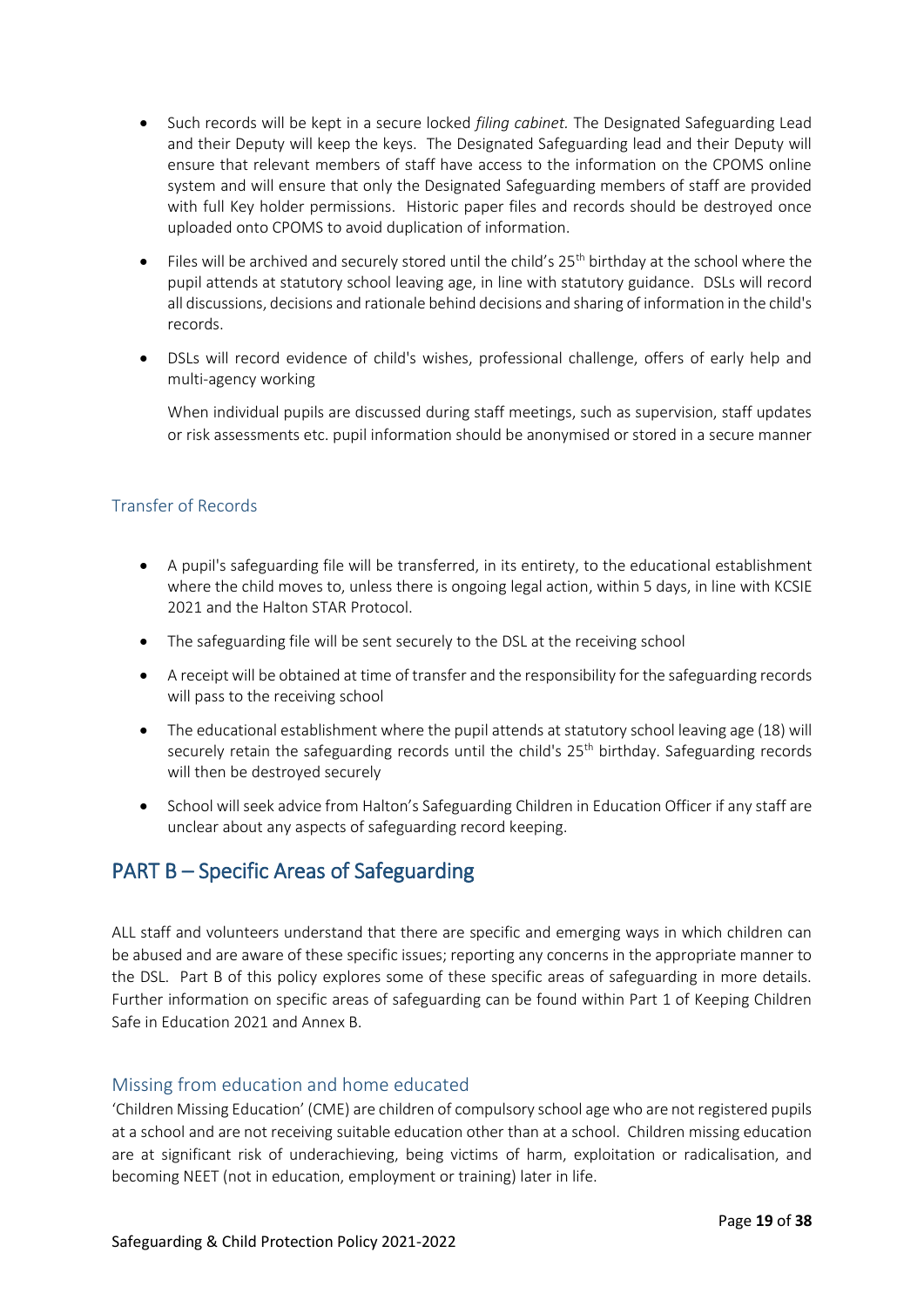Effective information sharing between parents, schools and local authorities is critical to ensuring that all children of compulsory school age are safe and receiving suitable education. The Grange Academy have a safeguarding duty in respect of their pupils, and as part of this should investigate any unexplained absences

When a child is deemed to be missing from education, schools must make reasonable enquiries to establish the whereabouts of the child jointly with the local authority, before deleting the pupil's name from the register.

Once these enquiries have been undertaken, the local protocol for Children Missing Education must be followed.

Pupils at particular risk of CME:

• Pupils at risk of harm/neglect

Children may be missing from education because they are suffering from abuse or neglect. Where this is suspected school should follow the local child protection procedures

• Children of Gypsy, Roma and Traveller (GRT) families

Research has shown that many children from these families can become disengaged from education, particularly during the secondary school phase. It is therefore important that schools inform the local authority when a GRT pupil leaves the school without identifying a new destination school, particularly in the transition from primary to secondary so that they can attempt to facilitate continuity of the child's education

• Children of Service Personnel

Families of members of the Armed Forces are likely to move frequently – both in the UK and overseas and often at short notice

• Missing children and runaways

Children who go missing or run away from home or care may be in serious danger and are vulnerable to crime, sexual exploitation or abduction as well as missing education

• Children and young people supervised by the Youth Justice System

Children who have offended or are at risk of doing so are also at risk of disengaging from education

• Children who cease to attend a school

There are many reasons why a child stops attending a school. It could be because the parent chooses to home educate their child. However, where the reason for a child who has stopped attending a school is not known, the local authority should investigate the case and satisfy itself that the child is receiving suitable education.

• Children of new migrant families

Children of new migrant families may not have yet settled into a fixed address or may have arrived into the local area without the Local Authority becoming aware, therefore increasing the risk of the child missing education

#### <span id="page-19-0"></span>Peer on peer abuse

At The Grange Academy all staff receive training on peer on peer abuse, this will be provided through an INSET, CPD session or during induction.

We have adopted a 'whole school approach' to tackling sexism and peer on peer abuse (including sexual violence and sexual harassment).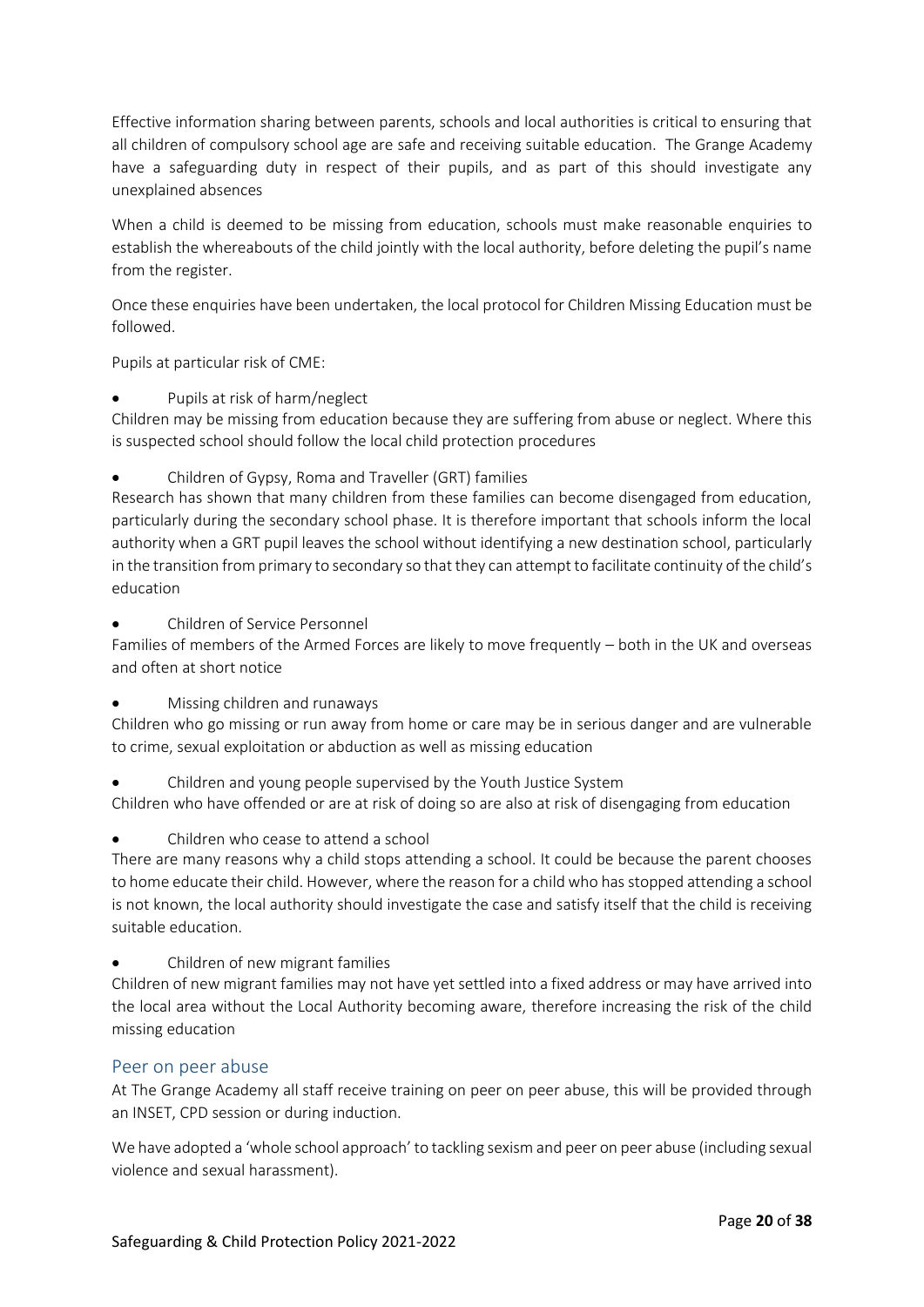We fully understand that even if there are no reports of peer on peer abuse in school it may be happening. As such, all our staff and children are supported to:

- be alert to peer on peer abuse (including sexual harassment);
- understand how the school views, records and responds to peer on peer abuse
- stay safe and be confident that reports of such abuse will be believed, taken seriously and acted upon.

We will not tolerate instances of peer on peer abuse and will not pass it off as "banter", or "part of growing up".

We will recognise that "child on child abuse" can occur between and across different age ranges.

We will follow both national and local guidance and policies to support any child subject to peer on peer abuse.

We will follow the guidance on managing reports of peer on peer sexual violence and sexual harassment in schools in line with Part 5 of Keeping Children Safe in Education 2021 an[d Sexual Violence and Sexual](https://www.gov.uk/government/publications/sexual-violence-and-sexual-harassment-between-children-in-schools-and-colleges)  [Harassment between children in schools and colleges 2021.](https://www.gov.uk/government/publications/sexual-violence-and-sexual-harassment-between-children-in-schools-and-colleges)

Children can abuse other children. Peer on peer abuse is behaviour by an individual or group, intending to physically, sexually or emotionally hurt others. This includes:

- Bullying (physical, name calling, homophobic, etc., including cyber bullying)
- Gender based violence
- Sexually harmful behaviour, including 'upskirting' and sexting

This abuse can be motivated by perceived differences e.g. on grounds of race, religion, gender, culture, sexual identity, disability, special educational needs or other differences and can result in significant, long lasting and traumatic isolation, intimidation or violence to the victim.

#### Recognising and responding to peer abuse

Stopping violence and ensuring immediate physical safety is the first priority of any education setting, but emotional bullying can sometimes be more damaging than physical. An assessment of an incident between peers should be completed and consider the following:

- Chronological and developmental ages of everyone involved
- Difference in their power or authority in relation to age, race, gender, physical, emotional or intellectual vulnerability
- All alleged physical and verbal aspects of the behaviour and incident
- Whether the behaviour involved inappropriate sexual knowledge or motivation
- What was the degree of physical aggression, intimidation, threatening behaviour, coercion or bribery
- The effect on the victim
- Any attempts to ensure the behaviour and incident is kept a secret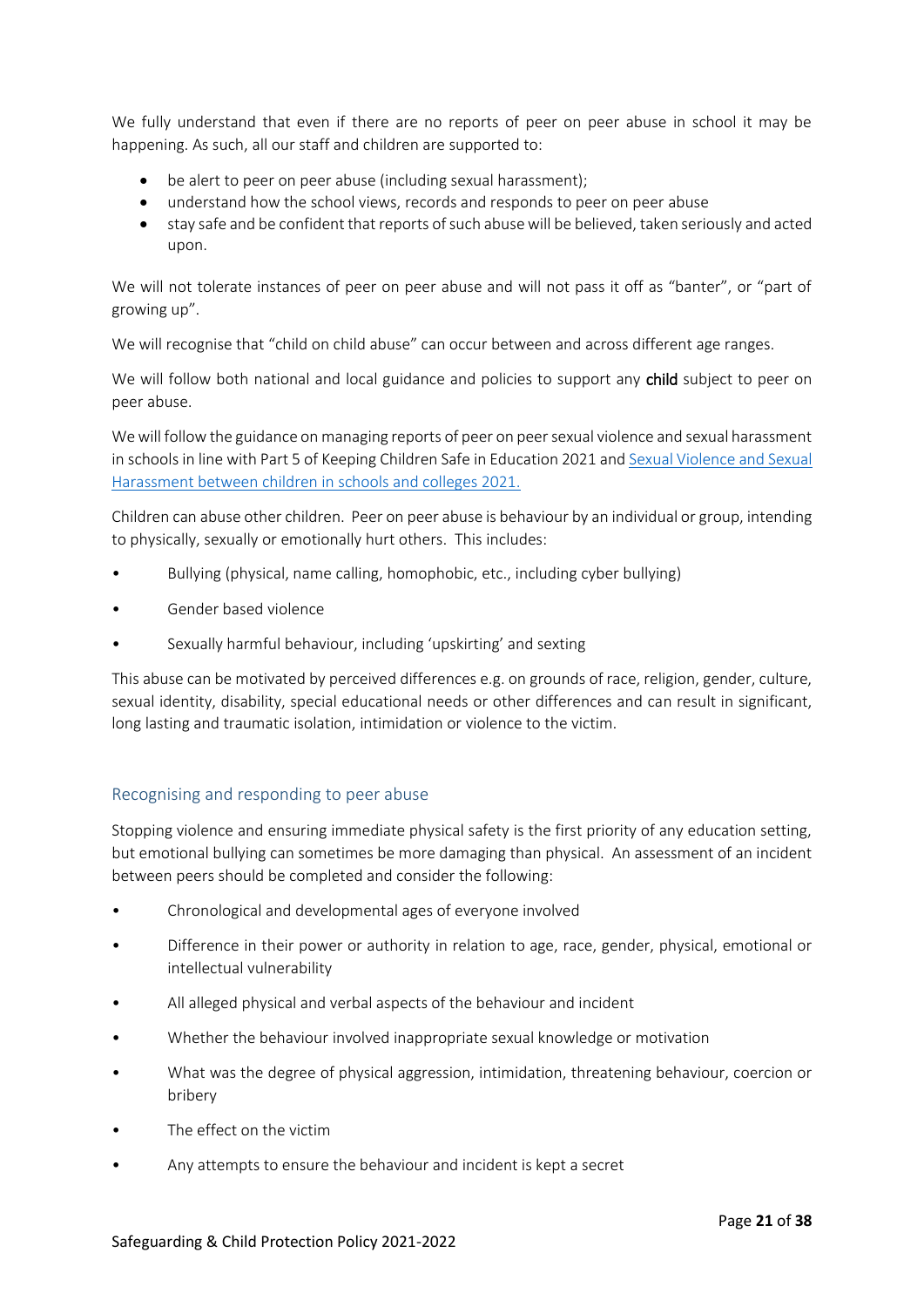- The child or young person's motivation or reason for the behaviour, if they admit that it occurred
- Whether this was a one-off incident, or longer in duration

Children or young people who harm others may have additional or complex needs e.g.:

- Significant disruption in their own lives
- Exposure to domestic abuse or witnessing or suffering abuse
- Educational under-achievement
- Involved in crime

It is important to develop appropriate strategies in order to prevent the issue of peer-on-peer abuse rather than manage the issues in a reactive way. Even with the most stringent of policies and support mechanisms, peer abuse can and may still occur. In order to try to prevent this The Grange Academy will:

- Have an ethos where students and staff treat each other with respect and understand how their actions affect others
- Ensure that the school environment is one that allows students to share information about anything that is upsetting or worrying them
- Use a strong and positive PSHCE curriculum to tackle issues such as prejudiced behaviour, and gives an open forum for young people to talk
- Openly discuss any issues that could motivate bullying with staff and students
- Address issues early between pupils which might later provoke conflict
- Develop strategies to help to prevent bullying
- Involve students and parents to ensure they know what to do to prevent and report concerns
- Create an inclusive, safe environment where pupils can openly discuss issues without fear
- Invest in skills to help staff understand the needs of SEND, disabled and lesbian, gay, bisexual and transgender pupils through staff training and CPD to ensure that staff do not dismiss issues
- Work with the wider community and agencies to tackle issues that occur outside the setting

#### <span id="page-21-0"></span>Remote Learning

There may be occasions where the school will need to implement a 'remote learning' approach to education. This might be due to health reasons, such as periods of 'self-isolation', or when extreme weather prevents the school from fully opening.

During times of partial closure, priority will be given to those pupils identified as being vulnerable.

Vulnerable children and young people include those who:

- are assessed as being in need under section 17 of the Children Act 1989, including children and young people who have a child in need plan, a child protection plan or who are a looked-after child;
- have an education, health and care (EHC) plan;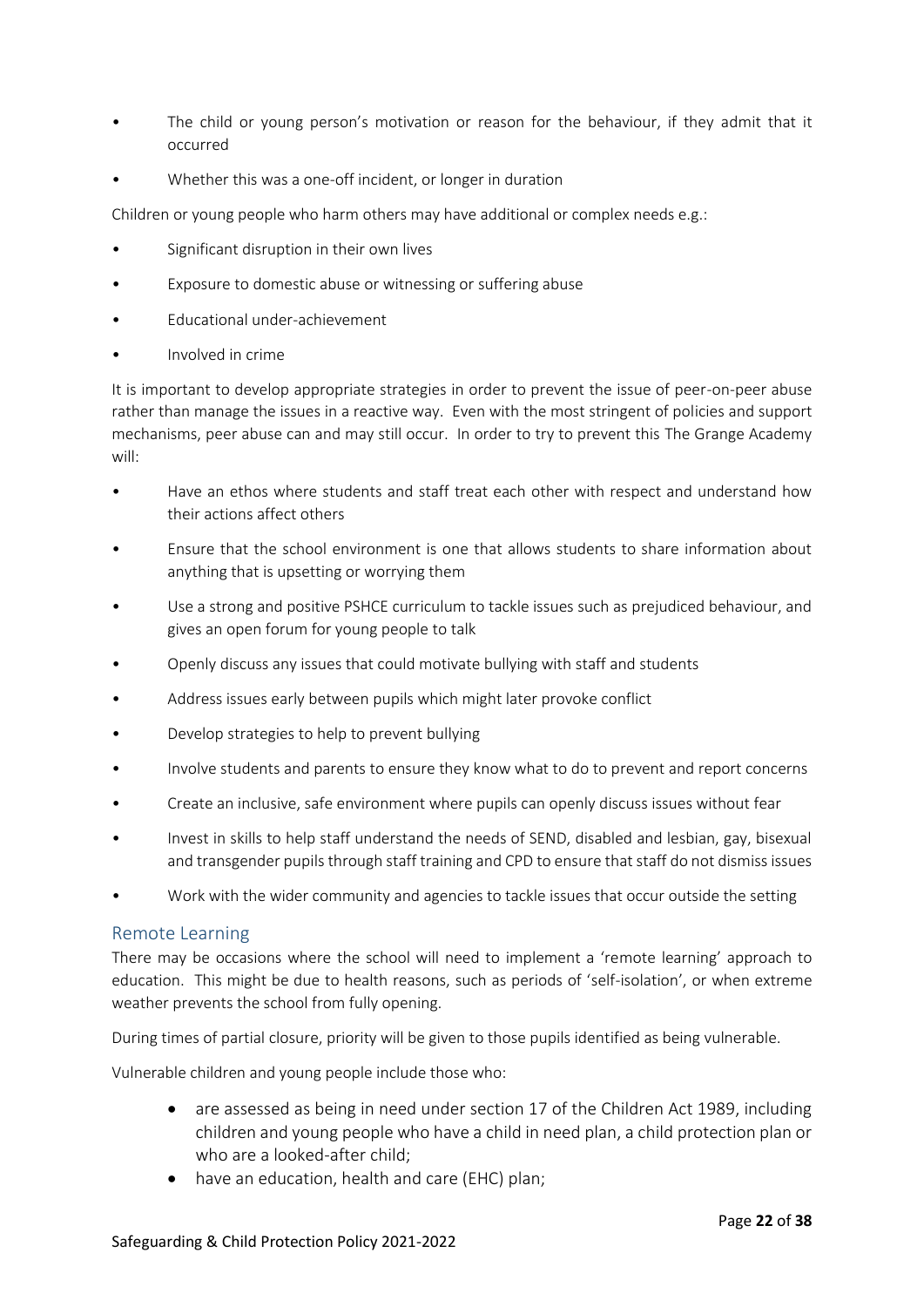- have been identified as otherwise vulnerable by educational providers or local authorities (including children's social care services), and who could therefore benefit from continued full-time attendance, this might include:
- children and young people on the edge of receiving support from children's social care services or in the process of being referred to children's services
- adopted children or children on a special guardianship order
- those at risk of becoming NEET ('not in employment, education or training')
- those living in temporary accommodation
- those who are young carers
- those who may have difficulty engaging with remote education at home (for example due to a lack of devices or quiet space to study)
- care leavers
- others at the provider and local authority's discretion including pupils and students who need to attend to receive support or manage risks to their mental health.

The Grange Academy will continue to work with and support children's social workers to help protect vulnerable children during any time of partial or full closure. This includes working with and supporting children's social workers and the local authorities virtual school head (Sharon Williams) for looked-after and previously looked-after children. The lead person for this will be: Moira Kenneway, Louise McPartland or Nicola Taylor

In circumstances where a parent is hesitant about or does not want to bring their child to an education setting, and their child is considered vulnerable, the social worker and The Grange Academy will explore the reasons for this directly with the parent.

It is important that all staff who interact with children, including online, continue to look out for signs a child may be at risk. Any such concerns should be dealt with as per the Child Protection Policy and where appropriate referrals should still be made to children's social care (iCART) and as required, the police.

Online teaching should follow the same principles as set out I The Grange Academy's code of conduct and in line with Guidance for Safer Working Practice.

Below are some things to consider if there are virtual lessons, especially where webcams are involved:

- No 1:1s, groups only
- Staff and children must wear suitable clothing, as should anyone else in the household.
- Any computers used should be in appropriate areas, for example, not in bedrooms; and the background should be blurred.
- The live class should be recorded so that if any issues were to arise, the video can be reviewed.
- Live classes should be kept to a reasonable length of time, or the streaming may prevent the family 'getting on' with their day.
- Language must be professional and appropriate, including any family members in the background.
- Staff must only use platforms specified by senior managers and approved by our IT network manager / provider to communicate with pupils
- Staff should record, the length, time, date and attendance of any sessions held.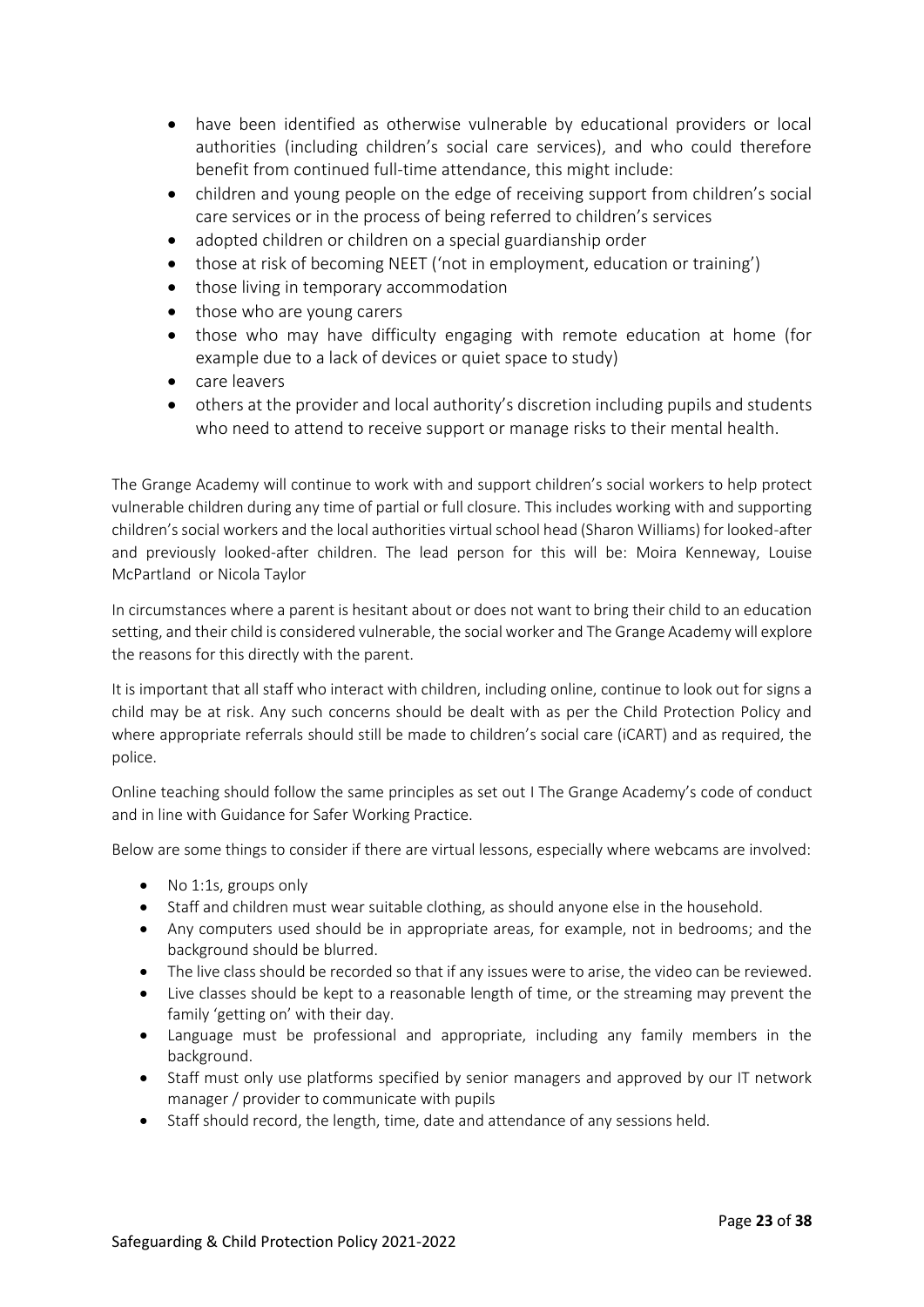# <span id="page-23-0"></span>Child Criminal and Sexual Exploitation

#### <span id="page-23-1"></span>Child Sexual Exploitation

Child Sexual exploitation (CSE) is sexual abuse of a child. The definition of Child Sexual Exploitation is:

"Child sexual exploitation is a form of child sexual abuse. It occurs where an individual or group takes advantage of an imbalance of power to coerce, manipulate or deceive a child or young person under the age of 18 into sexual activity (a) in exchange for something the victim needs or wants, and/or (b) for the financial advantage or increased status of the perpetrator or facilitator. The victim may have been sexually exploited even if the sexual activity appears consensual. Child sexual exploitation does not always involve physical contact; it can also occur through the use of technology."

Like all forms of child sexual abuse, child sexual exploitation:

- can affect any child or young person (male or female) under the age of 18 years, including 16 and 17 year olds who can legally consent to have sex;
- can still be abuse even if the sexual activity appears consensual;
- can include both contact (penetrative and non-penetrative acts) and non-contact sexual activity;
- can take place in person or via technology, or a combination of both;
- can involve force and/or enticement-based methods of compliance and may, or may not, be accompanied by violence or threats of violence;
- may occur without the child or young person's immediate knowledge (through others copying videos or images they have created and posting on social media, for example);
- can be perpetrated by individuals or groups, males or females, and children or adults. The abuse can be a one-off occurrence or a series of incidents over time, and range from opportunistic to complex organised abuse; and
- is typified by some form of power imbalance in favour of those perpetrating the abuse. Whilst age may be the most obvious, this power imbalance can also be due to a range of other factors including gender, sexual identity, cognitive ability, physical strength, status, and access to economic or other resources.

The following list of indicators is not exhaustive or definitive but it does highlight common signs which can assist professionals in identifying children or young people who may be victims of sexual exploitation. Signs include:

- underage sexual activity
- inappropriate sexual or sexualised behaviour
- sexually risky behaviour, 'swapping' sex
- repeat sexually transmitted infections
- in girls, repeat pregnancy, abortions, miscarriage
- receiving unexplained gifts, or gifts from unknown sources
- having multiple mobile phones and worrying about losing contact via mobile
- having unaffordable new things (clothes, mobile) or expensive habits (alcohol, drugs)
- changes in the way they dress
- going to hotels or other unusual locations to meet friends
- seen at known places of concern
- moving around the country, appearing in new towns or cities, not knowing where they are
- getting in/out of different cars driven by unknown adults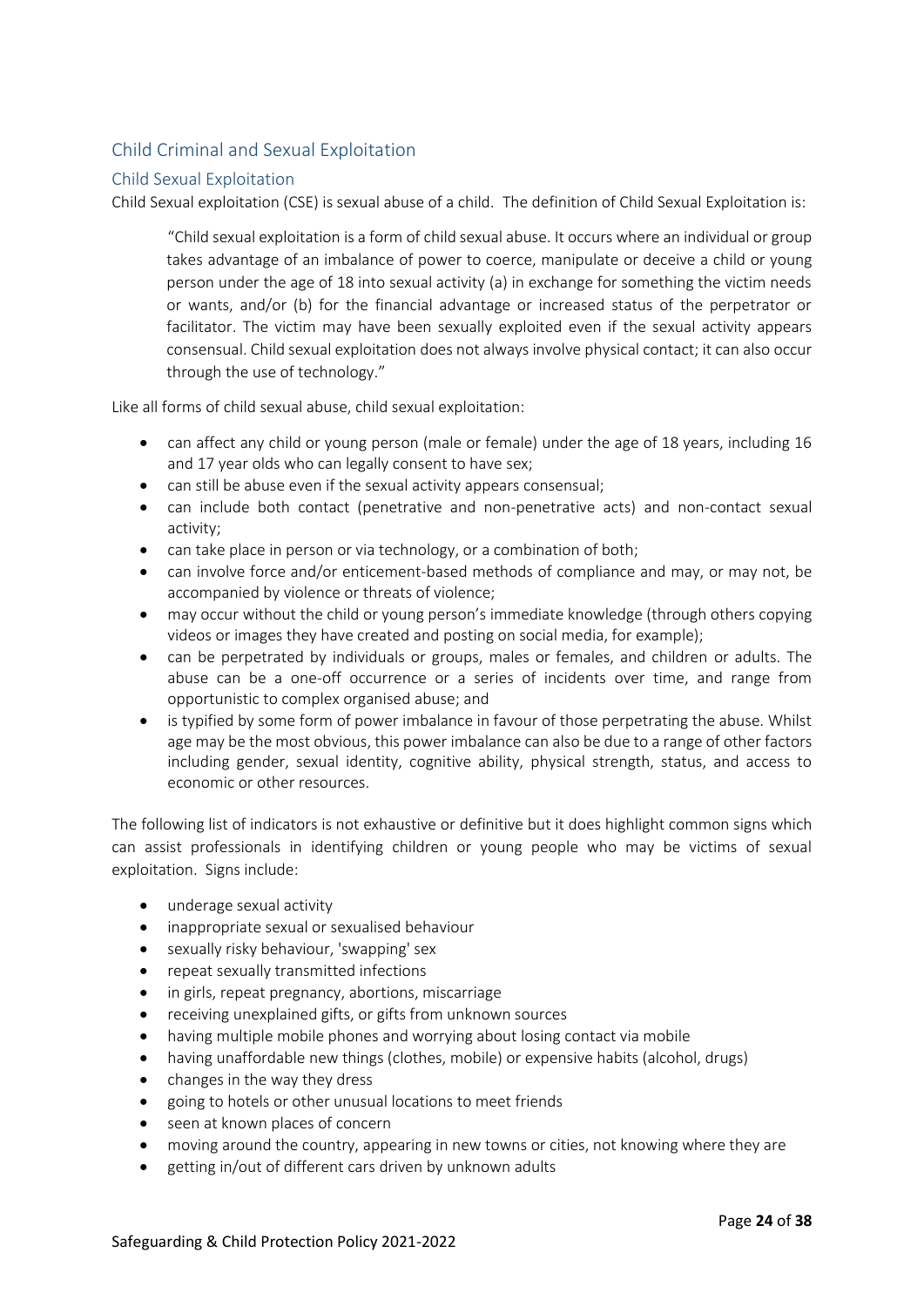- unknown adults collecting the children from school
- having older boyfriends or girlfriends
- involved in abusive relationships, intimidated and fearful of certain people or situations
- hanging out with groups of older people, or anti-social groups, or with other vulnerable peers
- associating with other young people involved in sexual exploitation
- recruiting other young people to exploitative situations
- truancy, exclusion, disengagement with school, opting out of education altogether
- repeat absences / truancy from school (e.g. same time of day, same day each week, etc.)
- unexplained changes in behaviour or personality (chaotic, aggressive, sexual)
- mood swings, volatile behaviour, emotional distress
- self-harming, suicidal thoughts, suicide attempts, overdosing, eating disorders
- drug or alcohol misuse
- frequent missing from home episodes
- getting involved in crime, police involvement, police records
- involved in gangs, gang fights, gang membership
- injuries from physical assault, physical restraint, sexual assault

The Grange Academy follows the [HCYPSP's Sexual Exploitation guidance.](https://hcypsp.haltonsafeguarding.co.uk/child-sexual-exploitation-2/) Where there are concerns about possible CSE, The Grange Academy will complete the Criminal Exploitation Screening Tool and submit the completed tool to Halton iCART.

#### <span id="page-24-0"></span>Child Criminal Exploitation

Child Criminal Exploitation (CCE) is where an individual or group takes advantage of an imbalance of power to coerce, control, manipulate or deceive a child into any criminal activity (a) in exchange for something the victim needs or wants, and/or (b) for the financial or other advantage of the perpetrator or facilitator and/or (c) through violence or the threat of violence.

The victim may have been criminally exploited even if the activity appears consensual. CCE does not always involve physical contact; it can also occur through the use of technology.

Child Criminal Exploitation;

- can affect any child or young person (male or female) under the age of 18 years;
- can affect any vulnerable adult over the age of 18 years;
- can still be exploitation even if the activity appears consensual:
- can involve force and/or enticement-based methods of compliance and is often accompanied by violence or threats of violence;
- can be perpetrated by individuals or groups, males or females, and young people or adults; and
- is typified by some form of power imbalance in favour of those perpetrating the exploitation. Whilst age may be the most obvious, this power imbalance can also be due to a range of other factors including gender, cognitive ability, physical strength, status, and access to economic or other resources.

A typical feature of this form of exploitation is "County Lines" criminal activity: drug networks or gangs groom and exploit children and young people to carry drugs and money from one area to another, typically from urban areas to suburban and rural areas, market and seaside towns.

Key to identifying potential involvement in county lines are missing episodes, when the victim may have been trafficked for the purpose of transporting drugs and a referral to the National Referral Mechanism (NRM) should be considered. Like other forms of abuse and exploitation, county lines exploitation: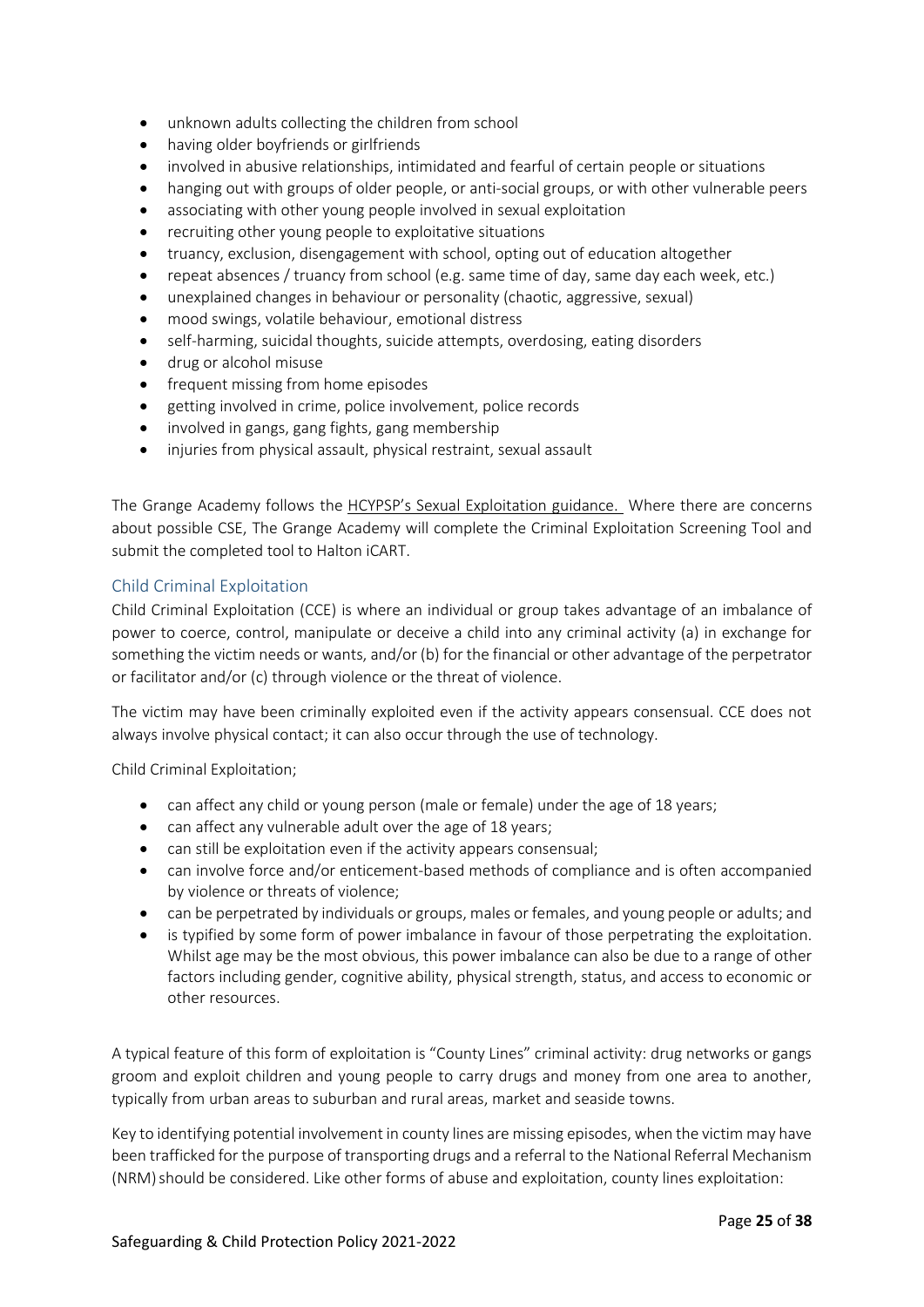The following list of indicators is not exhaustive or definitive but it does highlight common signs which can assist professionals in identifying children or young people who may be victims of exploitation. Signs include:

- Persistently going missing from school or home and / or being found out-of-area
- Unexplained acquisition of money, clothes, or mobile phones
- Excessive receipt of texts / phone calls
- Relationships with controlling / older individuals or groups
- Leaving home / care without explanation
- Suspicion of physical assault / unexplained injuries
- Parental concerns
- Carrying weapons
- Significant decline in school results / performance
- Gang association or isolation from peers or social networks
- Self-harm or significant changes in emotional well-being

Where there are concerns about possible CCE, The Grange Academy will complete the Criminal Exploitation Screening Tool and submit the completed tool to Halton iCART.

#### <span id="page-25-0"></span>Prevention of radicalisation

Extremism is defined in the Counter Extremism Strategy 2015 as "the vocal or active opposition to our fundamental values, including the rule of law, individual liberty and the mutual respect and tolerance of different faiths and beliefs. We also regard calls for the death of members of our armed forces as extremist." Extremism goes beyond terrorism and includes people who target the vulnerable – including the young – by seeking to sow division between communities on the basis of race, faith or denomination; justify discrimination towards women and girls; persuade others that minorities are inferior; or argue against the primacy of democracy and the rule of law in our society.

Since 2010, when the Government published the Prevent Strategy, there has been an awareness of the specific need to safeguard children, young people and families from violent extremism. There have been several occasions both locally and nationally in which extremist groups have attempted to radicalise vulnerable children and young people to hold extreme views including views justifying political, religious, sexist or racist violence, or to steer them into a rigid and narrow ideology that is intolerant of diversity and leaves them vulnerable to future radicalization.

The Grange Academy values freedom of speech and the expression of beliefs / ideology as fundamental rights underpinning our society's values. Both pupils and teachers have the right to speak freely and voice their opinions. However, freedom comes with responsibility and free speech that is designed to manipulate the vulnerable or that leads to violence and harm of others goes against the moral principles in which freedom of speech is valued. Free speech is not an unqualified privilege; it is subject to laws and policies governing equality, human rights, community safety and community cohesion.

Under duties imposed within the Prevent Duty Guidance 2015 as part of the Counter-Terrorism and Security Act 2015, The Grange Academy will ensure that situations are suitably risk assessed, that they will work in partnership with other agencies, that all staff are suitably trained and have completed the Home Office's Prevent Training and that IT policies will ensure that children and young people are safe from terrorist and extremist material when accessing the internet in school.

The School Lead (Single Point for Contact) for Prevent is: Miss M Kenneway & Miss L McPartland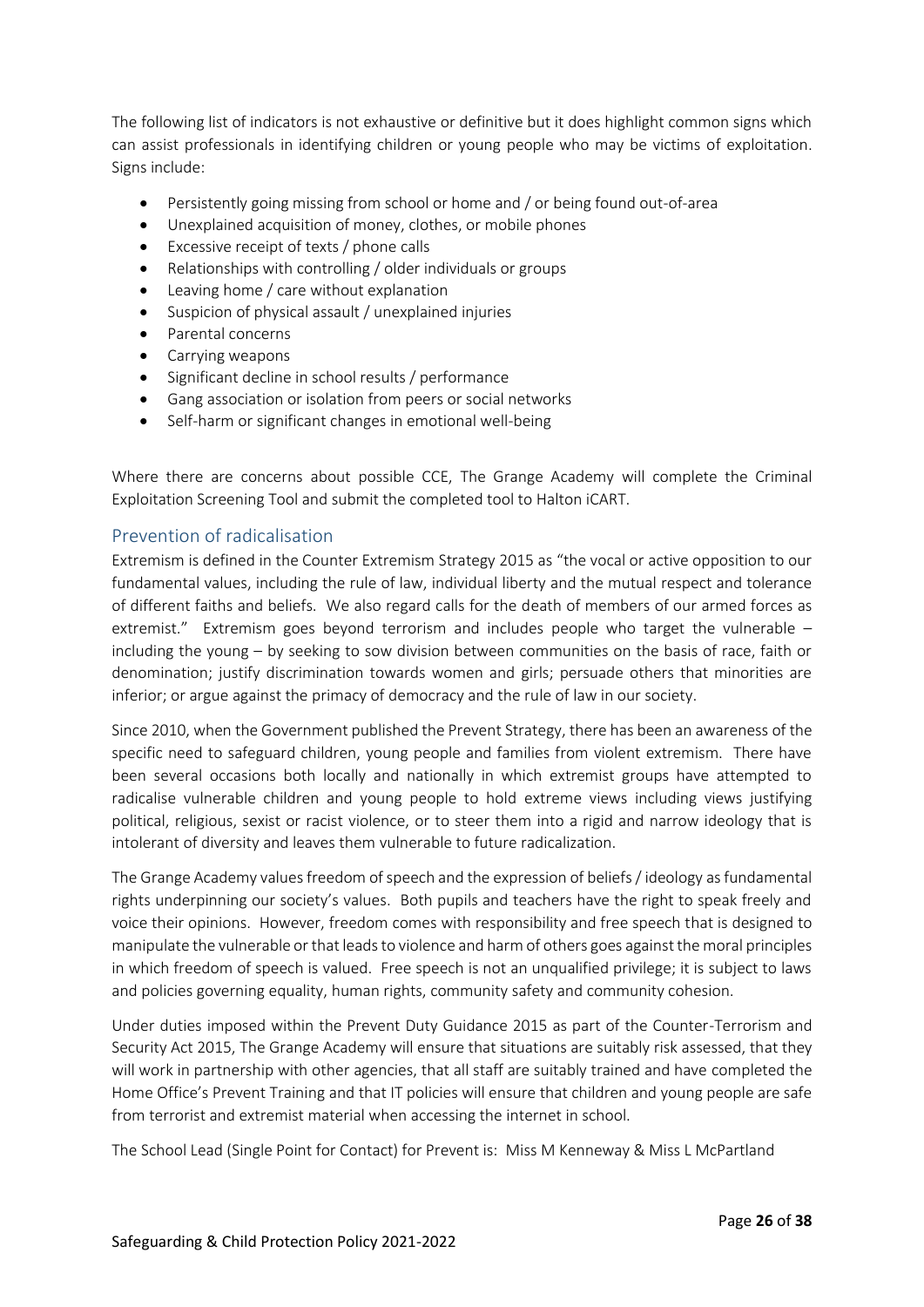The current threat from terrorism in the United Kingdom may include the exploitation of vulnerable people, to involve them in terrorism or in activity in support of terrorism. The normalisation of extreme views may also make children and young people vulnerable to future manipulation and exploitation. The Grange Academy is clear that this exploitation and radicalisation should be viewed as a safeguarding concern. The Grange Academy seeks to protect children and young people against the messages of all violent extremism.

26.8 The Channel and Prevent contacts within Cheshire Constabulary can be found here:

<https://www.cheshire.police.uk/advice/advice-and-information/t/prevent/prevent/>

#### Team email [prevent@cheshire.pnn.police.uk](mailto:prevent@cheshire.pnn.police.uk)

Alternatively there are the following national contacts available:

#### <https://www.npcc.police.uk/CounterTerrorism/Prevent.aspx>

Anti-Terrorist Hotline 0800 789 321

#### <span id="page-26-0"></span>Mandatory reporting of FGM

Teachers *must* personally report to the police cases where they discover that an act of FGM appears to have been carried out, by calling 101. Unless the teacher has a good reason not to, they should also still consider and discuss any such case with the school or college's Designated Safeguarding Lead and involve Children's Social Care as appropriate. The duty does not apply in relation to at risk or suspected cases (i.e. where the teacher does not discover that an act of FGM appears to have been carried out, either through disclosure by the victim or visual evidence) or in cases where the woman is 18 or over. In these cases, teachers should follow local safeguarding procedures. [https://www.gov.uk/government/publications/mandatory-reporting-of-female-genital-mutilation](https://www.gov.uk/government/publications/mandatory-reporting-of-female-genital-mutilation-procedural-information)[procedural-information](https://www.gov.uk/government/publications/mandatory-reporting-of-female-genital-mutilation-procedural-information)

If there are suspicions regarding FGM, it is essential that schools take action without delay. If there are concerns that a child is at risk of, or is a victim of, FGM contact the police via 999 (for immediate risk) or 101. Alternatively, the NSPCC FGM helpline anonymously 24/7 on 0800 028 3550 or [fgmhelp@nspcc.org.uk](mailto:fgmhelp@nspcc.org.uk)

#### <span id="page-26-1"></span>Online safety

The Grange Academy is committed to keeping pupils safe online. We therefore ensure that:

- ALL staff and volunteers understand that children can be harmed online via hurtful and abusive messages, enticing children to engage in age inappropriate conversations, sharing and production of indecent images or encouraging risk taking behaviour
- The school's <https://bit.ly/3y5nVnh> details how we keep pupils safe when using the internet and mobile technology
- Online bullying by pupils, via texts and emails, will be treated as seriously as any other type of bullying and will be managed through our <https://bit.ly/3py1CD5>
- There is a clear and explicit procedure for dealing with mobile phones that are brought into school by children <https://bit.ly/3pw4VdT>
- DfE advice; *[Searching, Screening and Confiscation](https://www.gov.uk/government/publications/searching-screening-and-confiscation)* is followed where there is a need to search a pupil for a mobile device
- When school become aware of an online safety issue that has occurred outside of school, it is managed in accordance with the school Online Safety Policy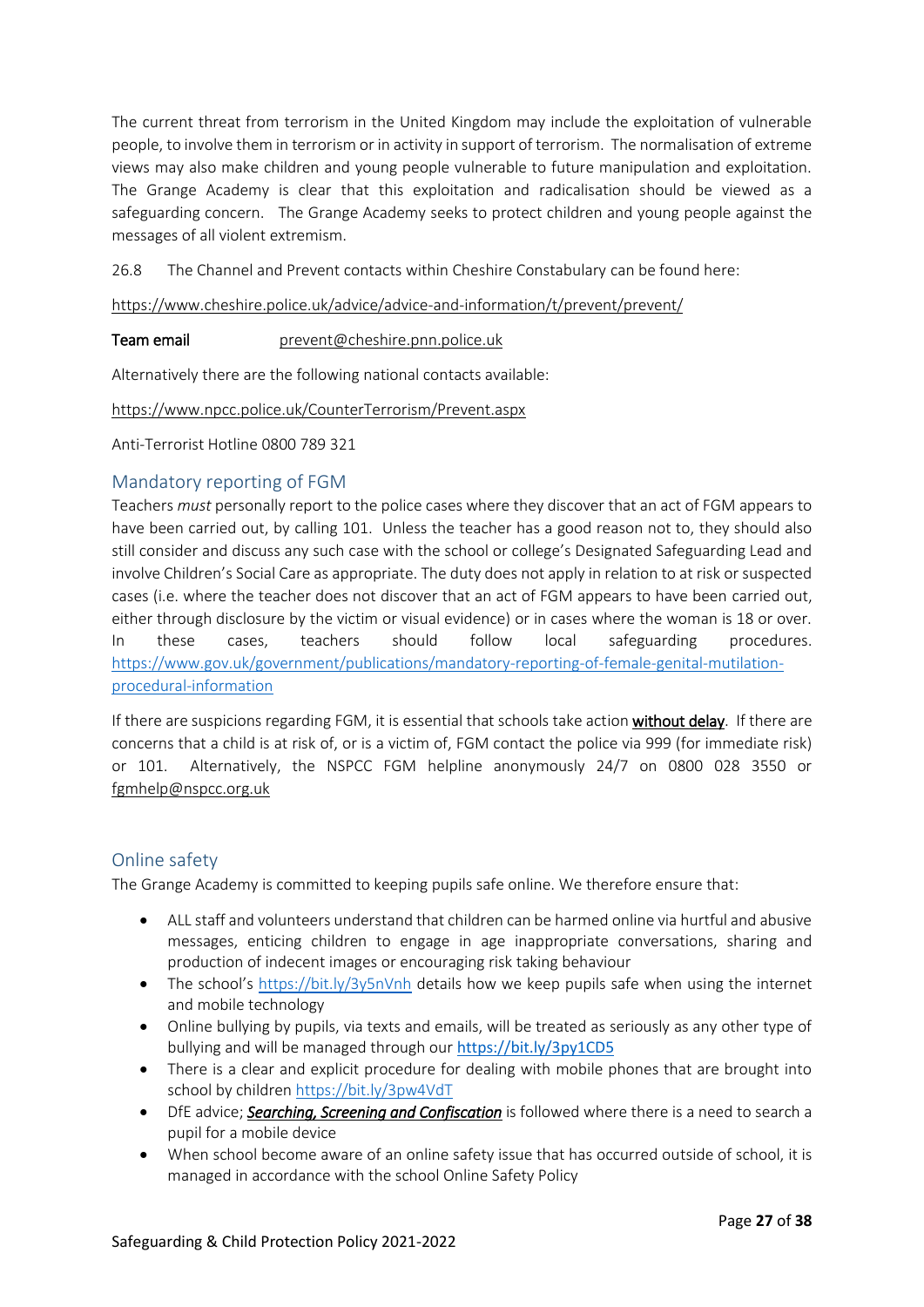• The school has appropriate filters and monitoring systems in place regarding use of internet as be detailed in the Online Safety Policy.

As schools and colleges increasingly work online, it is essential that children are safeguarded from potentially harmful and inappropriate online material. As such our governing bodies ensures that appropriate filters and monitoring systems are in place.

All staff recognise the additional risks that children with SEN and disabilities (SEND) face online, for example, from online bullying, grooming and radicalisation and are confident they have the capability to support SEND children to stay safe online.

Governors and proprietors should ensure that, as part of the requirement for staff to undergo regularly updated safeguarding training and the requirement to ensure children are taught about safeguarding, including online safety that online safety training for staff is integrated, aligned and considered as part of the overarching safeguarding approach.

Additional information can be found within Keeping Children Safe in Education 2021 and Sharing Nudes and Semi Nudes.

#### <span id="page-27-0"></span>Use of electronic devices in school

The Grange Academy is committed to keeping pupils safe by ensuring that electronic devices such as cameras, phones and tablets are used in an appropriate manner. School will therefore ensure that:

- o parental consent is obtained to take and use photographs and/or videos of children
- o parental consent is obtained for photographs to be taken by the media for use in relation to promoting or publishing the school
- o separate parental consent is obtained if any other agency requests to take photographs of any child
- o parental consent will be valid for 5 years but may be sought more regularly at the discretion of the Headteacher
- o images will be uploaded to, and stored in a secure place for a relevant amount of time, this may be for longer than the child is at school if appropriate
- o photographs and videos of children are only taken to provide evidence of their achievements for developmental records or for other school related purposes
- o staff, visitors, volunteers and students do not use their own mobile phones to take or record any images of children
- o the school's digital camera/s or memory cards must not leave the school setting unless this is agreed by the Headteacher for official school business
- o photos are printed/uploaded in the setting by staff and once done images are t immediately removed from the cameras memory
- o parents are reminded frequently of the risks associated with posting images of children to social media
- o parents are reminded frequently that they are not permitted to distribute or post images that contain children other than their own
- o staff, volunteers and visitors will not use mobile phones in toilet or changing areas and only in line with the schools Code of Conduct/acceptable use policy
- o The Code of Conduct/acceptable use policy outlines when and where staff, volunteers and visitors can use their mobile phones
- o ALL staff, volunteers and visitors will adhere to the above policies and failure to do so will be addressed appropriately by the Headteacher and/or the Governing Body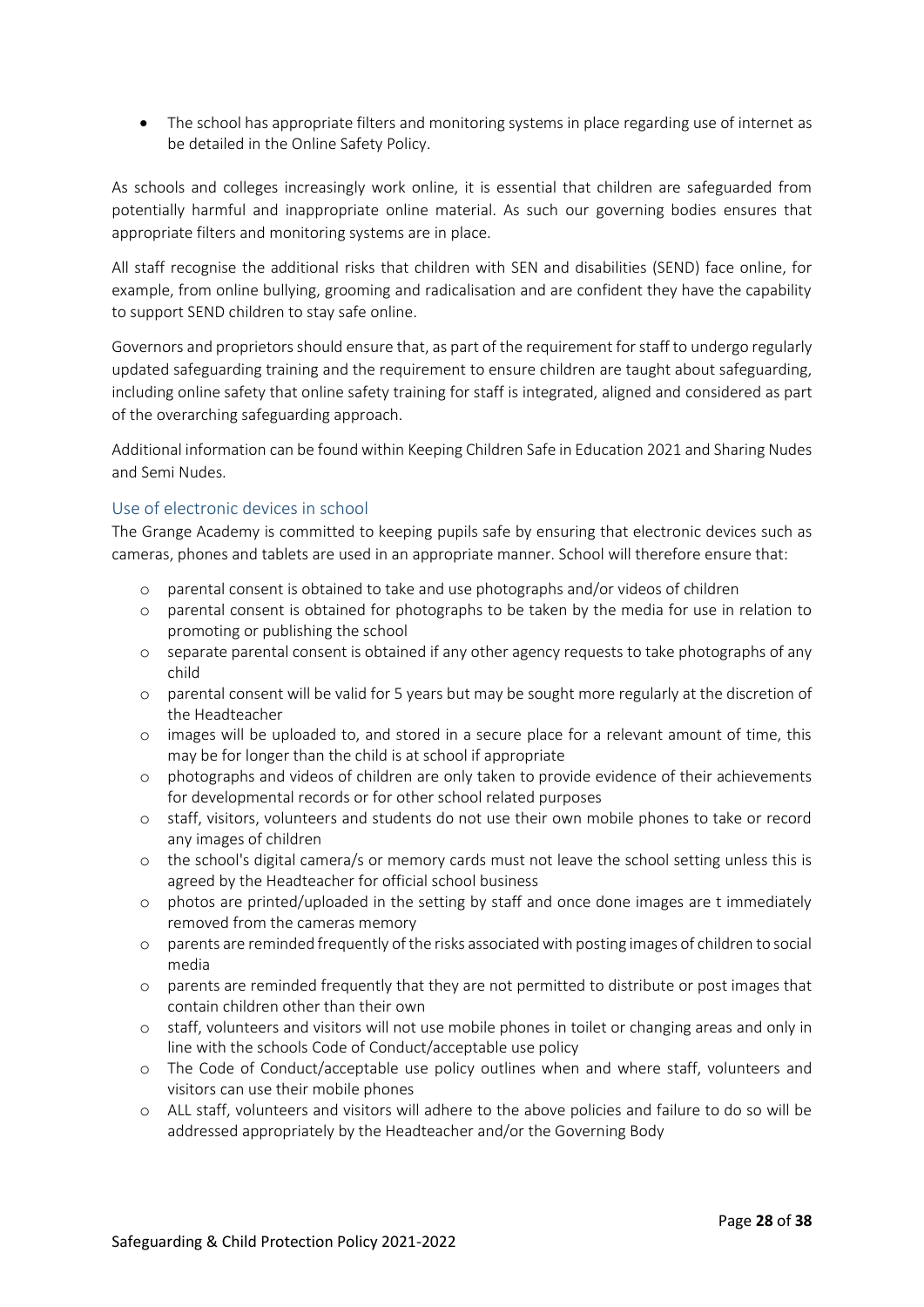o Pupils' use of mobile phones and other devices will be managed under the school's Home/School Agreement/Acceptable Use/ Behaviour for Learning Policy/Online Safety Policy/Mobile Phone Policy/Other.

### <span id="page-28-0"></span>Looked after children, private fostering and care leavers

The Governing Body will ensure that there is a designated member of staff who will ensure the academic progress, emotional wellbeing and safety of children who are looked after or have previously been looked after by the local authority.

All staff understand that children who are in the care of the local authority have usually experienced abuse and/ or neglect.

The Governing Body will ensure that the named teacher understands and has knowledge of the child's legal status (whether they are looked after with the consent of the parent, under and interim care order or full care order) and the contact arrangements with the parents or people with parental responsibility.

The named teacher will have details of the child's care arrangements and the level of authority given to the carer by the local authority that looks after the child.

The named teacher will have the name and contact details of the social worker and the name of the virtual head from the authority that cares for the child.

All staff have the understanding and knowledge that previously looked after children remain vulnerable and will liaise with the designated teacher to ensure that information is shared to keep looked after and previously looked after children safe.

The designated teacher will work with the local authority to ensure that the educational outcomes of registered children who are looked after.

The designated teacher will have responsibility for promoting the educational achievement of children who have left care through adoption, special guardianship or child arrangement orders or who have been adopted from state care outside England and Wales.

The designated teacher must have the relevant experience and qualifications to fulfil this role and also be able to attend training to keep informed about developments in this area.

The designated teacher will liaise with the virtual head to discuss how funding can be best used to support the progress of looked after children and best meet the needs identified I the personal education plan (PEP).

#### <span id="page-28-1"></span>Private Fostering

Private fostering occurs when a child under the age of 16 (under 18, if disabled) is provided with care and accommodation by a person who is not a parent, person with parental responsibility for them or a relative in their own home. A child is not privately fostered if the person caring for and accommodating them has done so for less than 28 days and does not intend to do so for longer. Such arrangements may come to the attention of school staff through the normal course of their interaction, and promotion of learning activities, with children.

The school will request updated pupil information forms be completed annually to help to identify those children who have had a change in living arrangements.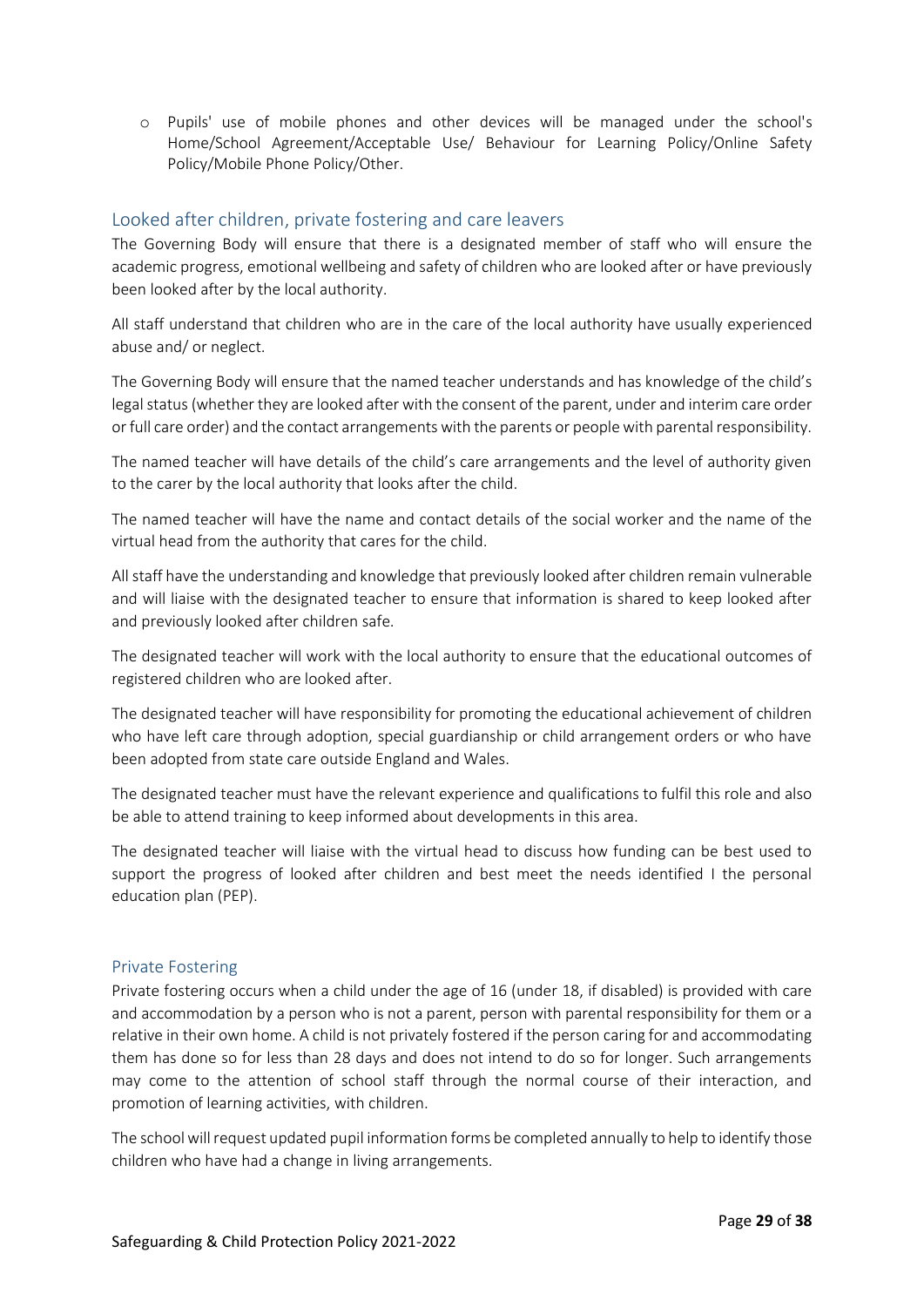Should the school become aware of a child who is privately fostered, the Designated Safeguarding Lead will notify the Local Authority who will check that the arrangement is suitable and safe for the child.

#### <span id="page-29-0"></span>Safeguarding vulnerable groups, including Domestic Abuse

The Grange Academy receives all police notifications of children who have been involved in domestic abuse incidents via Operation Encompass.<https://www.operationencompass.org/>

The designated safeguarding lead will inform relevant staff of any notification and agree what support (if any) the pupil should receive.

The definition of domestic violence and abuse is:

"any incident or pattern of incidents of controlling, coercive, threatening behaviour, violence or abuse between those aged 16 or over who are, or have been, intimate partners or family members regardless of gender or sexuality. The abuse can encompass, but is not limited to: psychological; physical; sexual; financial; and emotional."

All children can witness and be adversely affected by domestic abuse in the context of their home life where domestic abuse occurs between family members. Exposure to domestic abuse and/or violence can have a serious, long lasting emotional and psychological impact on children. In some cases, a child may blame themselves for the abuse or may have had to leave the family home as a result.

All staff understand the significant impact that Domestic Abuse can have on a child. The school follows the guidance set out within this policy to ensure the safety and wellbeing of children. Children who have experienced or witnessed Domestic Violence will be monitored and supported through the school pastoral care system.

#### Honour Based Abuse (HBA)

HBA is a collection of practices used to control behaviour within families in order to protect perceived cultural and religious beliefs and/or **honour. Violence or abuse** can occur when perpetrators perceive that a relative has shamed the family and/or community by breaking their honour code.

#### Forced Marriage

Forced Marriage is one whereby one or both parties do not consent to marriage but are forced to do so through violence, threats or any form of coercion. Schools play an important role in safeguarding children from being forced to marry.

#### Modern Slavery

The Modern Slavery Act 2015 places a new statutory duty on public authorities, including schools, to notify the National Crime Agency (NCA) (section 52 of the Act) on observing signs or receiving intelligence relating to modern slavery. The public authority (including schools) bears this obligation where it has 'reasonable grounds to believe that a person may be a victim of slavery or human trafficking':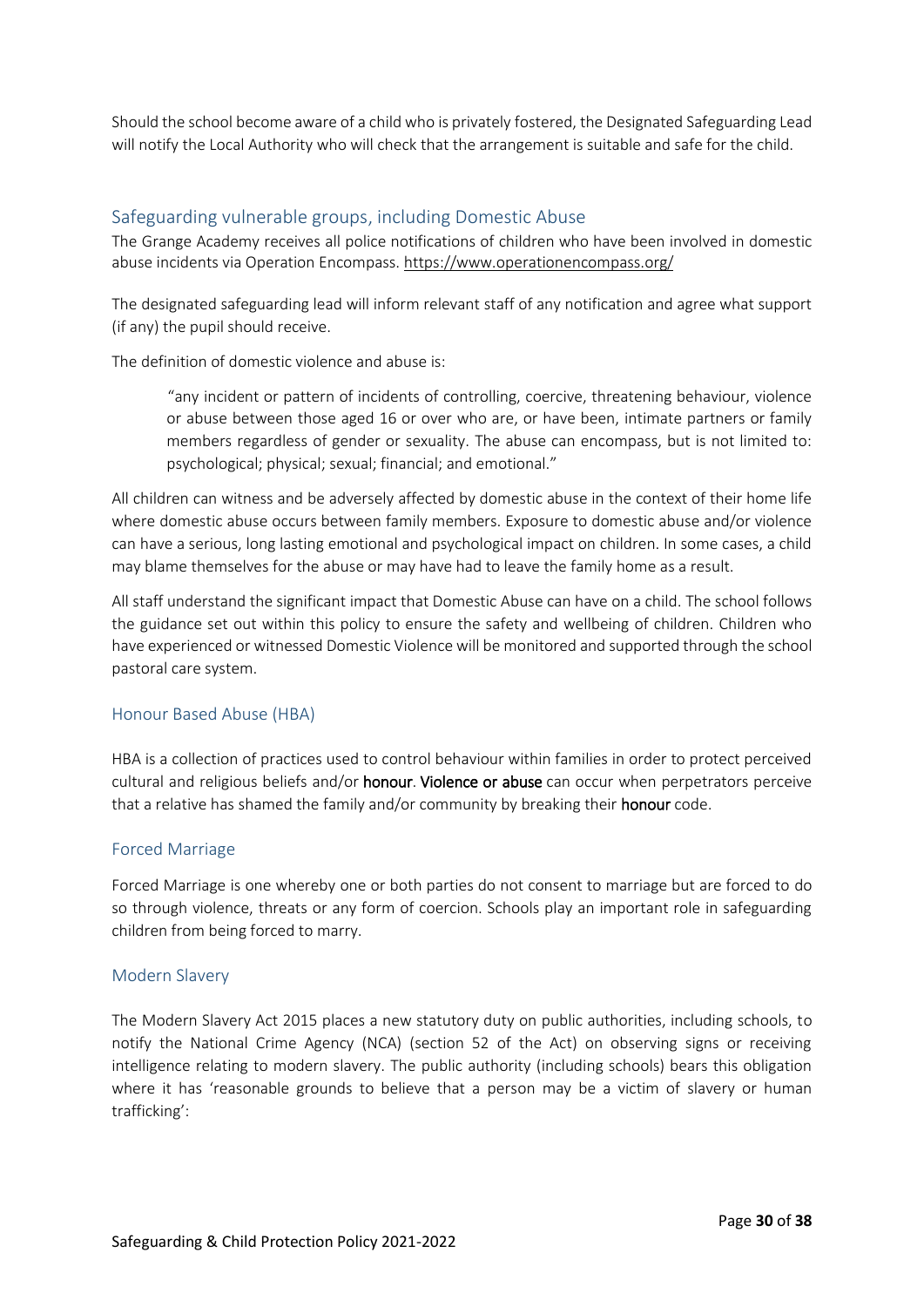Staff must be aware of the above and contact the DSL should they suspect or receive information that either parents or their children may be victims of modern slavery. The DSL should then contact the NCA and follow their normal safeguarding procedures.

ALL staff will have read Annex B of Keeping Children Safe in Education 2021 and be aware of specific forms of abuse and safeguarding issues and vulnerable groups of children including;

- Children in the Court system;
- Children with family members in prison
- Homelessness

#### <span id="page-30-0"></span>Children experiencing mental health problems

At *School name* we understand that mental health issues can be an indicator that a child has suffered, or is at risk of suffering from abuse, neglect or exploitation. Staff in school are not qualified to diagnose mental health problems however, we are well placed to observe children day-to-day and identify those whose behaviour suggests that they may be experiencing a mental health problem or be at risk of developing one.

If staff have a concern about the mental health of a child, which is also a safeguarding concern or appears to be developing into a safeguarding concern, then we will respond immediately by sharing this information with the school Designated Safeguarding Lead who will act in line with the safeguarding guidance set out in this policy.

As a school we aim to provide a nurturing environment for children and staff and we teach resilience through our school curriculum. Whenever a concern arises which is related to mental health, we will always act in the best interest of the person involved and access appropriate support. This may mean accessing support from external agencies.

The Designated Safeguarding Lead has working knowledge of the guidance in Chapter 4 of [Mental](https://www.gov.uk/government/publications/mental-health-and-behaviour-in-schools--2)  [Health and Behaviour in Schools](https://www.gov.uk/government/publications/mental-health-and-behaviour-in-schools--2)

#### <span id="page-30-1"></span>Other relevant policies

School to include comprehensive list of their own complimentary policies and procedures; the list below is a guide

- Whistleblowing Policy
- Staff Code of Conduct
- Allegations against Adults and Low Level Concerns Policies
- Safer Recruitment Policy
- Behaviour Policy
- Anti-Bullying Policy
- Use of Reasonable Force Policy
- First Aid / Medical Conditions Policy
- Intimate Care Policy
- Drugs and Substance Misuse Policy
- Attendance Policy
- Sex and Relationships Education Policy and Curriculum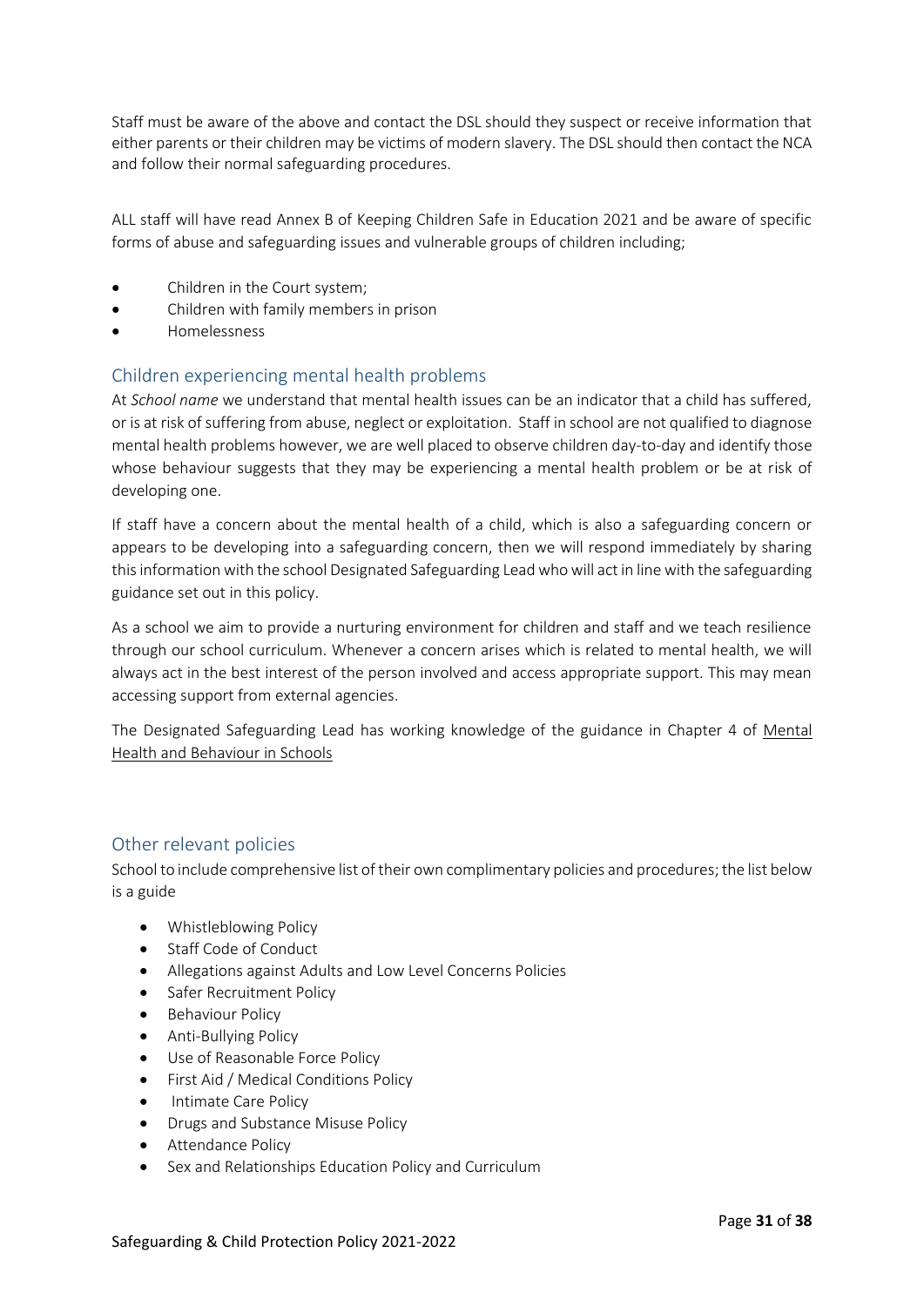- Online Safety and Acceptable Use Policies
- Educational Visits Policy
- Health and Safety Policy

# <span id="page-31-0"></span>APPENDICES

#### <span id="page-31-1"></span>Appendix A - Definitions of Abuse

#### Physical Abuse

A form of abuse which may involve hitting, shaking, throwing, poisoning, burning or scalding, drowning, suffocating or otherwise causing physical harm to a child. Physical harm may also be caused when a parent or carer fabricates the symptoms of, or deliberately induces, illness in a child.

#### Emotional Abuse

The **persistent** emotional maltreatment of a child such as to cause severe and persistent adverse effects on the child's emotional development. It may involve conveying to a child that they are worthless or unloved, inadequate, or valued only insofar as they meets the needs of another person. It may include not giving the child opportunities to express their views, deliberately silencing them or 'making fun' of what they say or how they communicate. It may feature age or developmentally inappropriate expectations being imposed on children. These may include interactions that are beyond a child's developmental capability, as well as overprotection and limitation of exploration and learning, or preventing the child participating in normal social interaction. It may involve seeing or hearing the illtreatment of another. It may involve serious bullying (including cyber bullying), causing children frequently to feel frightened or in danger, or the exploitation or corruption of children. Some level of emotional abuse is involved in all types of maltreatment of a child, though it may occur alone

#### Neglect

The persistent failure to meet a child's basic physical and/or psychological needs, likely to result in the serious impairment of the child's health or development. Neglect may occur during pregnancy as a result of maternal substance abuse. Once a child is born, neglect may involve a parent or carer failing to:

- provide adequate food, clothing and shelter (including exclusion from home or abandonment)
- protect a child from physical and emotional harm or danger
- ensure adequate supervision (including the use of inadequate care-givers)
- ensure access to appropriate medical care or treatment

It may also include neglect of, or unresponsiveness to, a child's basic emotional needs.

#### Sexual Abuse

Involves forcing or enticing a child or young person to take part in sexual activities, not necessarily involving a high level of violence, whether or not the child is aware of what is happening. The activities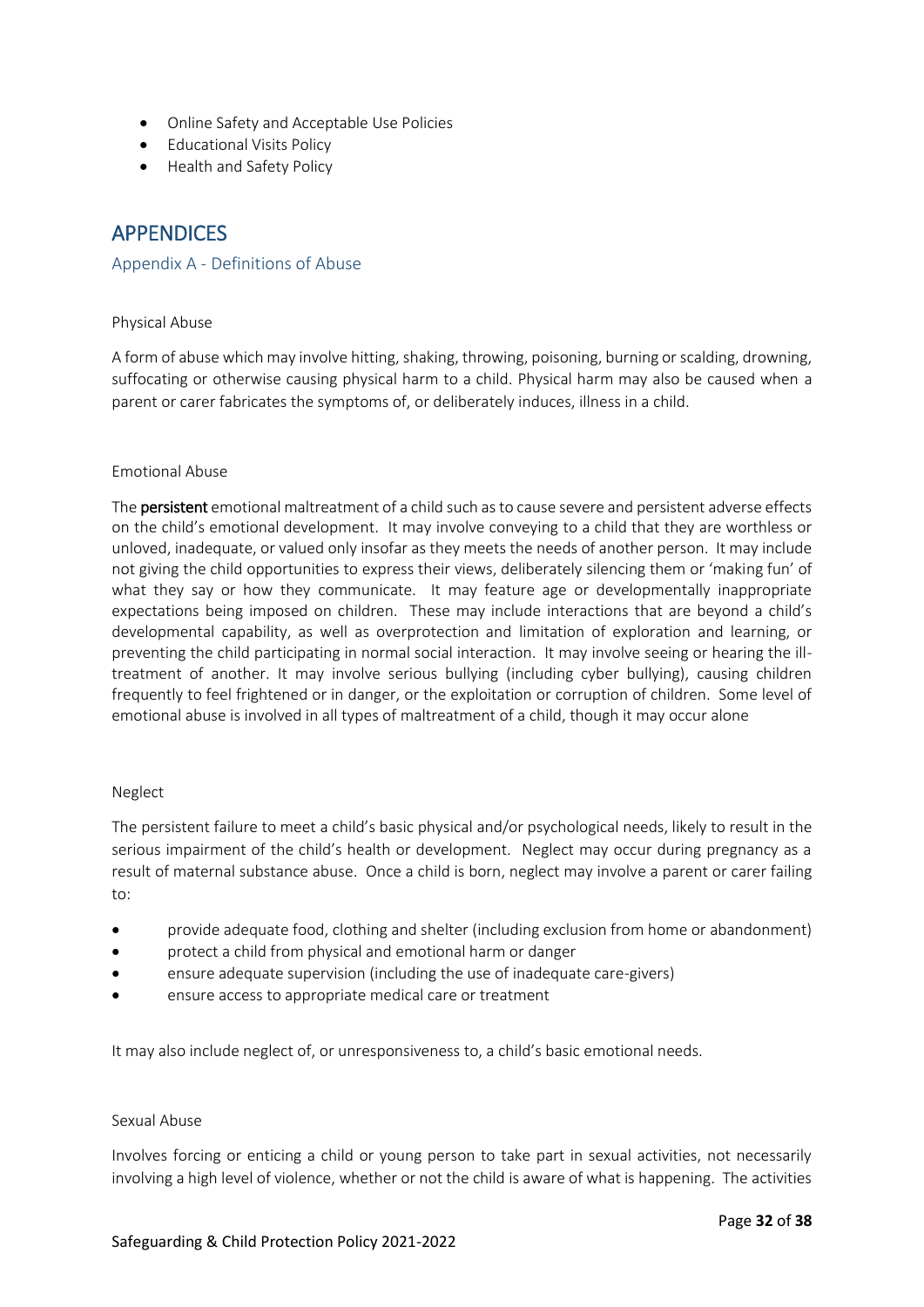may involve physical contact, including assault by penetration (for example, rape or oral sex) or nonpenetrative acts such as masturbation, kissing, rubbing and touching outside of clothing. They may also include non-contact activities, such as involving children in looking at, or in the production of, sexual images, watching sexual activities, encouraging children to behave in sexually inappropriate ways, or grooming a child in preparation for abuse. Sexual abuse can take place online, and technology can be used to facilitate offline abuse. Sexual abuse is not solely perpetrated by adult males. Women can also commit acts of sexual abuse, as can other children.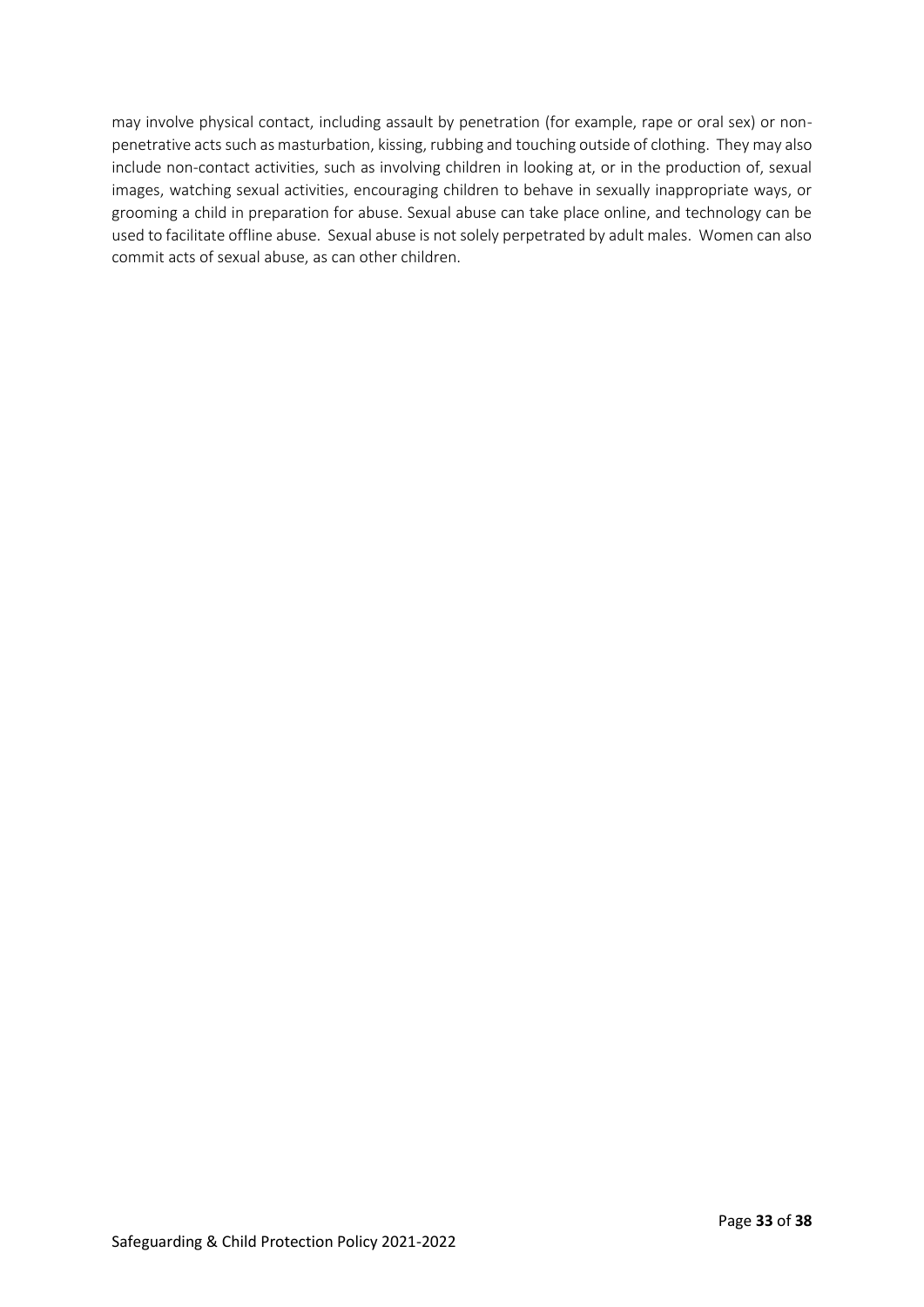#### <span id="page-33-0"></span>Appendix B – Halton's Level of Need Framework

**MULTI-AGENCY PLAN** 

no option but to intervene.

TO PROTECT FROM HARM What? - Statutory, multi-agency planning and support<br>Why - Child has high level needs, may have suffered from harm or is at risk of harm, or could be encountering issues of compromised care. There is

# **Halton Levels of Need Framework**

The Halton Levels of Need Framework aims to support agencies to meet the needs of children, young people and their families to ensure the best possible outcomes. It aims to assist practitioners and managers in assessing and identifying a child's level of additional needs and how best to respond in order to meet those needs as early as possible to prevent needs escalating further.

#### **UNIVERSAL SERVICES**

Contact, assessment and support for all children and young people undertaken by any agency involved within Universal Services

**MULTI-AGENCY PLANNING**<br>What? - Enhanced multi-agency<br>support and planning. Why? - To address identified,<br>more complex needs.

# **SAFEGUARDING**

#### **UNIVERSAL PLUS**

UNIVERSAL PLUS<br>
What? - To provide first<br>
level of early additional support<br>
Why? - To ensure appropriate<br>
support, such as brief intervention<br>
or longer term input at the earliest<br>
stage, subject to on-going review.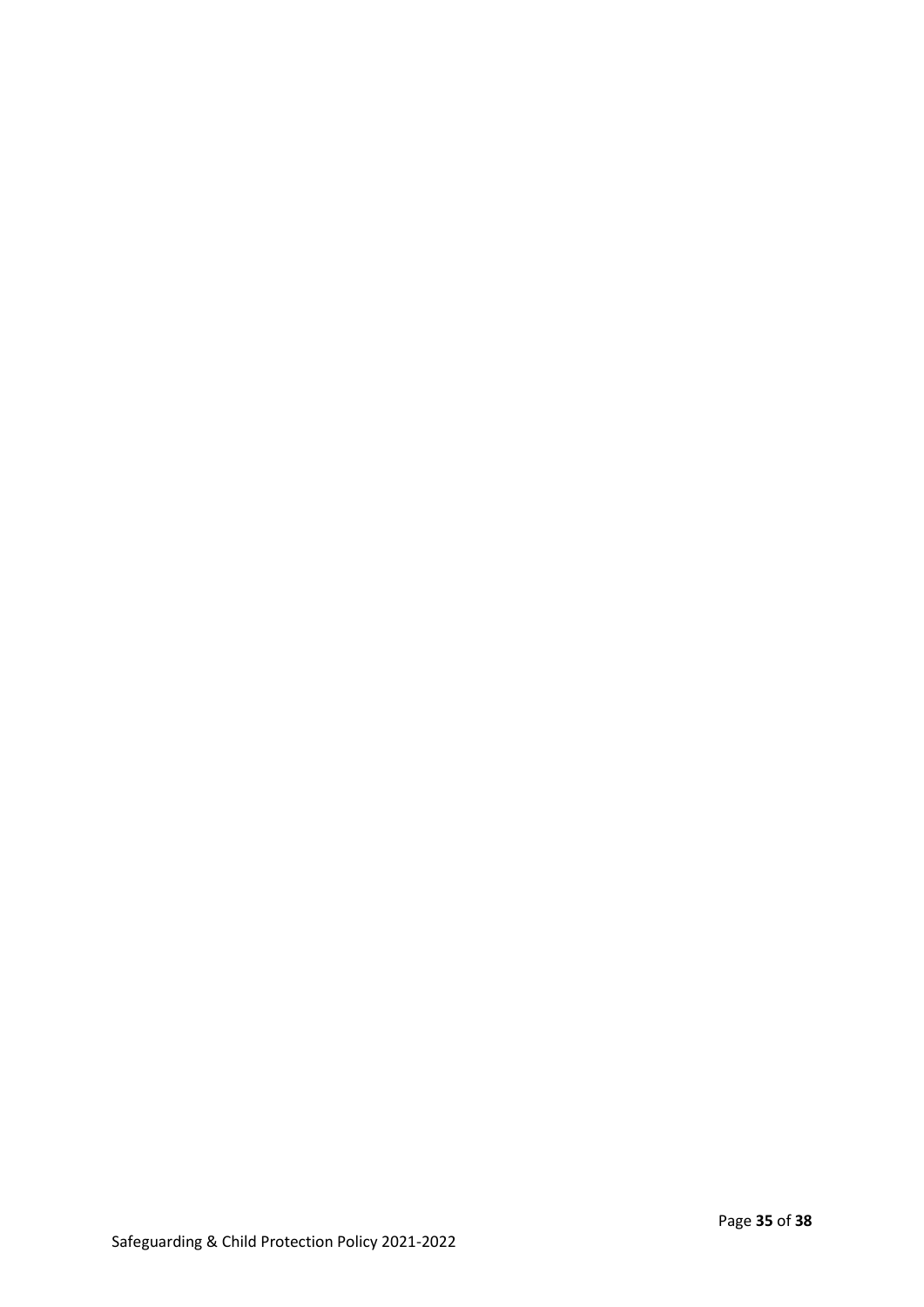# <span id="page-35-0"></span>Appendix C – Supply Agency Declaration



Supply Agency Declaration 2021

This checklist should be completed and signed by a representative of any Supply Agency used by the School, so that you can be confident that the Agency's systems and procedures for the recruitment and selection of supply staff are in line with the established safer recruitment and selection best practice that is employed within your School.

Name of Agency: ………………………………………………………………………….

Name of person completing the form: ………………………………………………….

Role of person completing the form: ………………………………………………….

If the answer to any of the questions below is 'No', please provide further details in the box at the end of this checklist.

| 1.  | Have representatives of the Agency that are involved in the recruitment and<br>selection of agency workers undertaken appropriate Safer Recruitment &<br>Selection training that covers all sections of Keeping Children Safe in<br>Education (KCSIE), within the last 5 years? | Yes | No        |
|-----|---------------------------------------------------------------------------------------------------------------------------------------------------------------------------------------------------------------------------------------------------------------------------------|-----|-----------|
| 2.  | Is the content of the training referred to in 1. above cascaded to all staff<br>within the Agency that are involved in the recruitment and selection of<br>agency workers?                                                                                                      | Yes | <b>No</b> |
| 3.  | Is every recruitment and selection process conducted in accordance with<br>KCSIE?                                                                                                                                                                                               | Yes | No        |
| 4.  | Does recruitment documentation (including, where used, advert, person<br>specification and job description) make reference to the individual's<br>responsibility for safeguarding and protecting the welfare of children and<br>young people?                                   | Yes | No        |
| 5.  | Are candidates made aware of the duties of all roles (either through a job<br>description or similar document)?                                                                                                                                                                 | Yes | No        |
| 6.  | Where used, does the person specification include 'Commitment to<br>safeguarding' as an Essential Criteria?                                                                                                                                                                     | Yes | No        |
| 7.  | Do all publicity materials used to attract candidates (e.g. adverts, internet<br>content etc.) include reference to the fact that the individual will be<br>required to undergo a DBS check?                                                                                    | Yes | No        |
| 8.  | Are application forms used, which require all candidates to submit standard<br>information about their personal details, employment history, referee<br>details and disclosure of current/previous convictions?                                                                 | Yes | No        |
| 9.  | If accepted, are CVs only used to supplement the information contained<br>within the application form (and not accepted instead of an application<br>form)?                                                                                                                     | Yes | No        |
| 10. | Does the application form contain a signed declaration to confirm that the<br>information presented is true and warns the candidate about the<br>consequences of providing false information?                                                                                   | Yes | No        |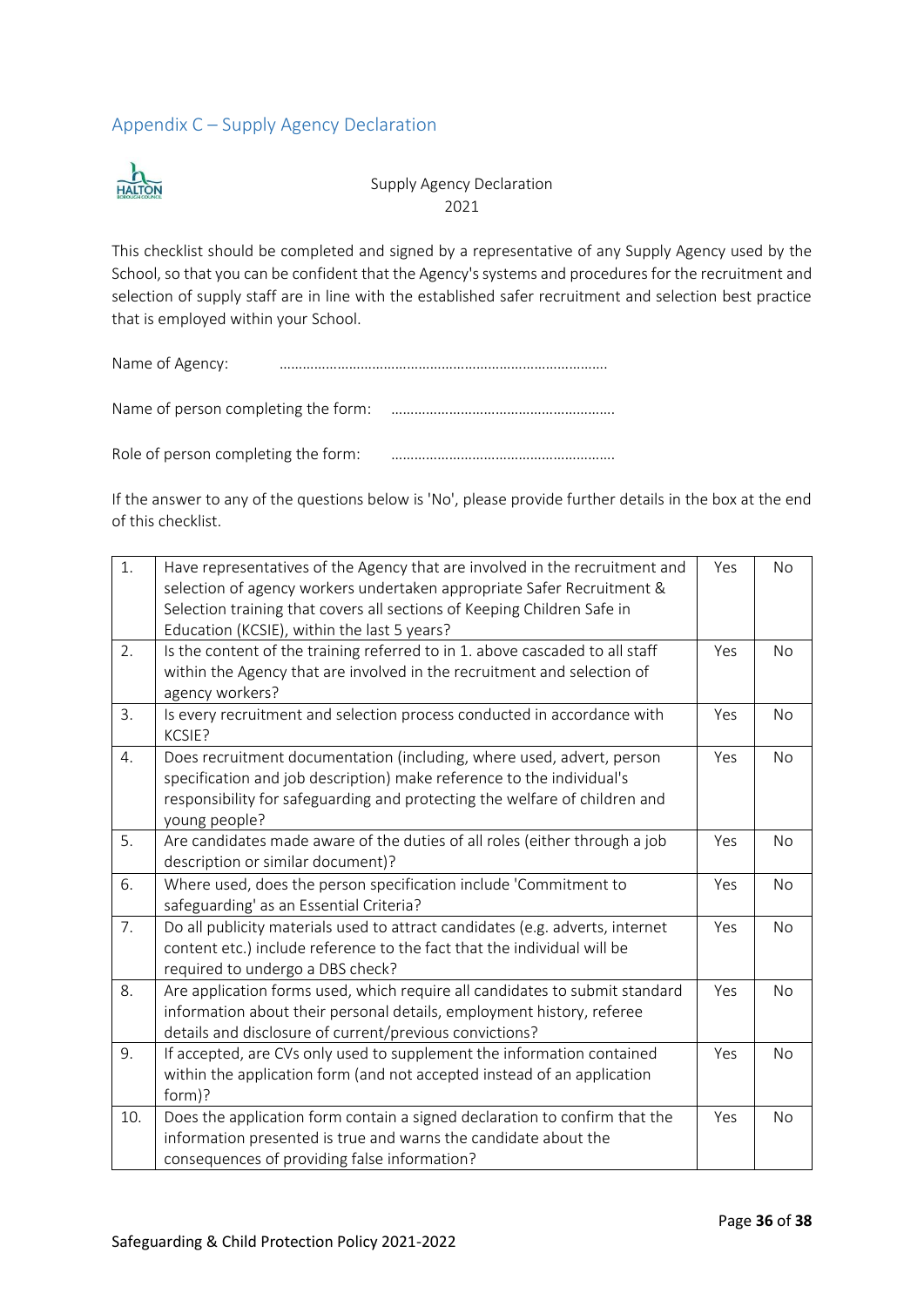| 11. | When the completed application form is received, are concerns or issues<br>noted that need to be raised with the candidate/ previous employer prior<br>to/during interview such as gaps in employment, frequent changes in<br>employment, anomalies/inconsistencies, moves from permanent to<br>temporary employment etc? | Yes | No        |
|-----|---------------------------------------------------------------------------------------------------------------------------------------------------------------------------------------------------------------------------------------------------------------------------------------------------------------------------|-----|-----------|
| 12. | Are professional references sought from the Head of the establishment<br>(even where an alternative name has been provided) and checked prior to<br>the interview process?                                                                                                                                                | Yes | No        |
| 13. | Are checks made to ensure that the candidate has named the most recent<br>employer as a referee and the Employer with whom the applicant most<br>recently worked with children and/or young people?                                                                                                                       | Yes | No        |
| 14. | Are queries/concerns on references raised with the referee and/or applicant<br>prior to/during interview?                                                                                                                                                                                                                 | Yes | No        |
| 15. | On references, are past employers asked to provide detail of any past<br>substantiated allegations?                                                                                                                                                                                                                       | Yes | No        |
| 16  | On references, are past employers asked to confirm that in their view the<br>candidate is suitable to work with children and there are no safeguarding<br>concerns.                                                                                                                                                       | Yes | No        |
| 17. | Is there a policy in place that prevents the acceptance of standard<br>references that are marked 'to whom it may concern' (i.e. those references<br>provided directly by the candidate, that are not specifically addressed to the<br>Agency)?                                                                           | Yes | No        |
| 18. | Are all electronic references verified in line with KCSIE?                                                                                                                                                                                                                                                                | Yes | No        |
| 19. | Is only a conditional offer of employment made prior to the relevant checks<br>being undertaken (including DBS checks, references, identity, teacher<br>prohibition, eligibility to work in the UK etc.)?                                                                                                                 | Yes | No        |
| 20. | When the candidate's identity documentation is checked, does this always<br>include the appropriate photographic identification and the full birth<br>certificate?                                                                                                                                                        | Yes | No        |
| 21. | Are DBS checks always carried out prior to placement, unless there is a<br>specific written request from the School that there will be no unsupervised<br>access to children and young people until the DBS clearance is received?                                                                                        | Yes | No        |
| 22. | In the circumstances outlined at 21 above, is the School notified in writing<br>of the fact that the DBS check has not been carried out prior to placement?                                                                                                                                                               | Yes | No        |
| 23. | In the circumstances outlined at 21 and 22 above, is a barred list check<br>undertaken prior to placement?                                                                                                                                                                                                                | Yes | No        |
| 24. | If any information is received as a result of a DBS check or reference, is that<br>information shared immediately with the school so that they can make a<br>decision regarding that person's suitability to be employed in their school?                                                                                 | Yes | No        |
| 25. | Are safeguarding concerns for employees/past employees shared with<br>future employers in references that are provided by the Agency?                                                                                                                                                                                     | Yes | No        |
| 26. | At interview, are questions posed that assess a candidate's suitability to<br>work with children and young people?                                                                                                                                                                                                        | Yes | No        |
| 27. | At interview, are gaps in employment/vagueness on the application<br>form/frequent changes in employment explored?                                                                                                                                                                                                        | Yes | <b>No</b> |
| 28. | At interview, are hypothetical questions about the candidate's past<br>experience avoided?                                                                                                                                                                                                                                | Yes | No        |
| 29. | In relation to DBS, do Agency staff involved in the recruitment of Agency<br>workers have a clear understanding of the definitions of Regulated Activity<br>and how these are applied when determining the type of DBS check to be<br>undertaken?                                                                         | Yes | <b>No</b> |